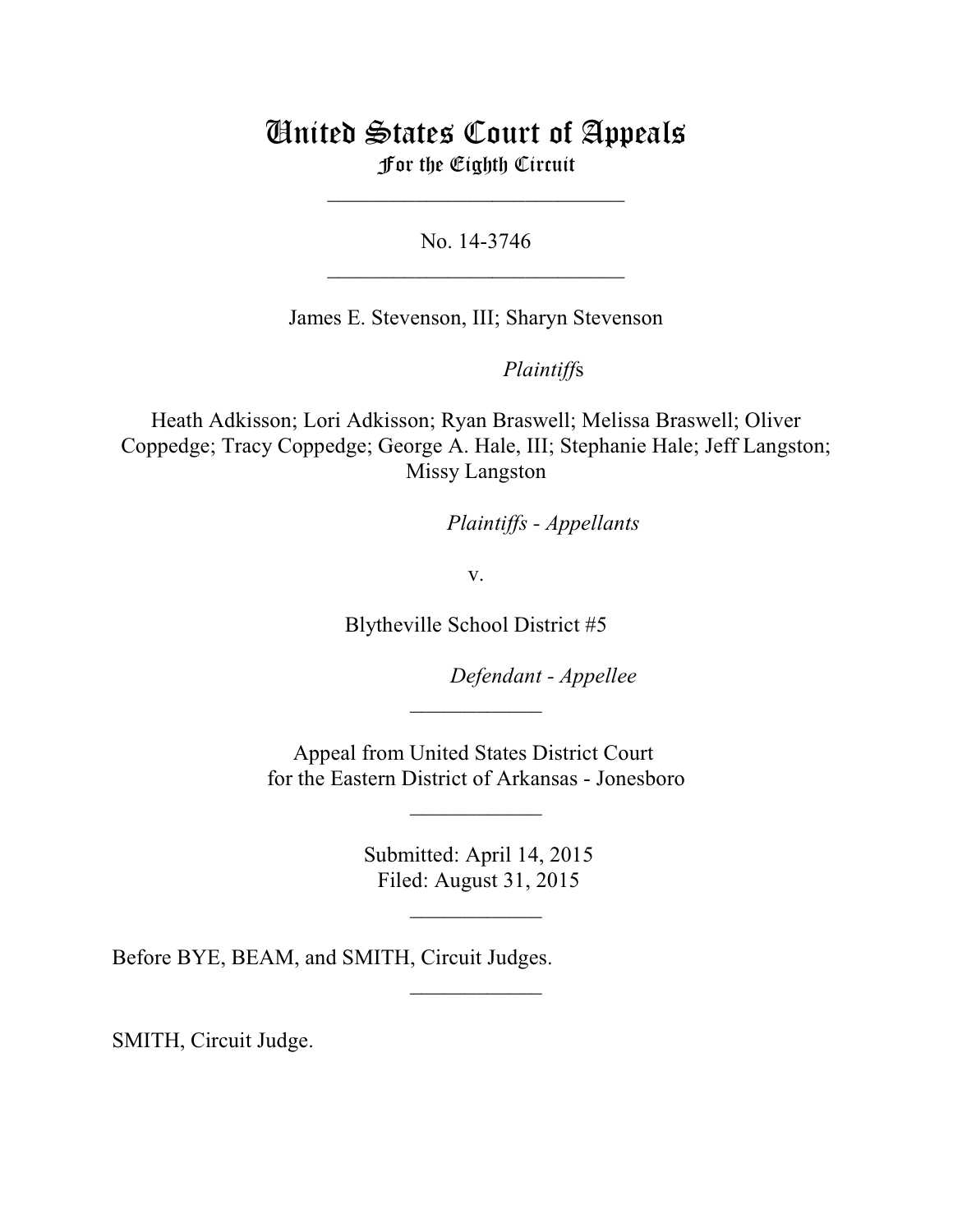The Arkansas General Assembly ("General Assembly") enacted the Public School Choice Act of 2013 ("2013 Act").<sup>1</sup> Act 1227, 2013 Ark. Acts 1227 (Apr. 16, 2013), codified at Ark. Code Ann. § 6–18–1901 *et seq*. The 2013 Act contained a "broad school choice transfer option." *Teague v. Cooper*, 720 F.3d 973, 975 (8th Cir. 2013). But the 2013 Act also contained limitations. In relevant part, it provided that "[a] school district annually may declare an exemption under this section if the school district is subject to the desegregation order or mandate of a federal court or agency remedying the effects of past racial segregation." Ark. Code Ann.  $\S 6-18-1906(b)(1)$ (2013). The 2013 Act required a school district to "notify the [Arkansas Department of Education] by April 1" if the district intends to declare an exemption "in the next school year." *Id*. § 6–18–1906(b)(3). The "exemptions under the 2013 Act are limited to individual school districts that are subject to federal desegregation mandates." *Teague*, 720 F.3d at 977 n.2.

Heath Adkisson, Lori Adkisson, Ryan Braswell, Melissa Braswell, Oliver Coppedge, Tracy Coppedge, George A. Hale III, Stephanie Hale, Jeff Langston, and Missy Langston (collectively, "appellants") have minor children who reside within the Blytheville School District # 5 ("District"). The appellants applied to transfer their children from the District to neighboring school districts, but the District's Board of Directors subsequently adopted a resolution to exempt the District from the 2013 Act under  $\S$  6–18–1906(b) on the basis that the District "is subject to a desegregation order or mandate of a federal court of [sic] agency remedying the effects of past racial segregation." The appellants brought suit against the District, alleging that the District violated their constitutional rights when it resolved, for the 2013–2014 school year, to opt out under § 6–18–1906(b) of the 2013 Act. They sued for violations of their due process and equal protection rights under 42 U.S.C. § 1983 and for violations of

 $P$  Portions of this introductory section are taken directly from this panel's earlier decision, *Stevenson v. Blytheville Sch. Dist. No. 5*, 762 F.3d 765 (8th Cir. 2014), without specific attribution.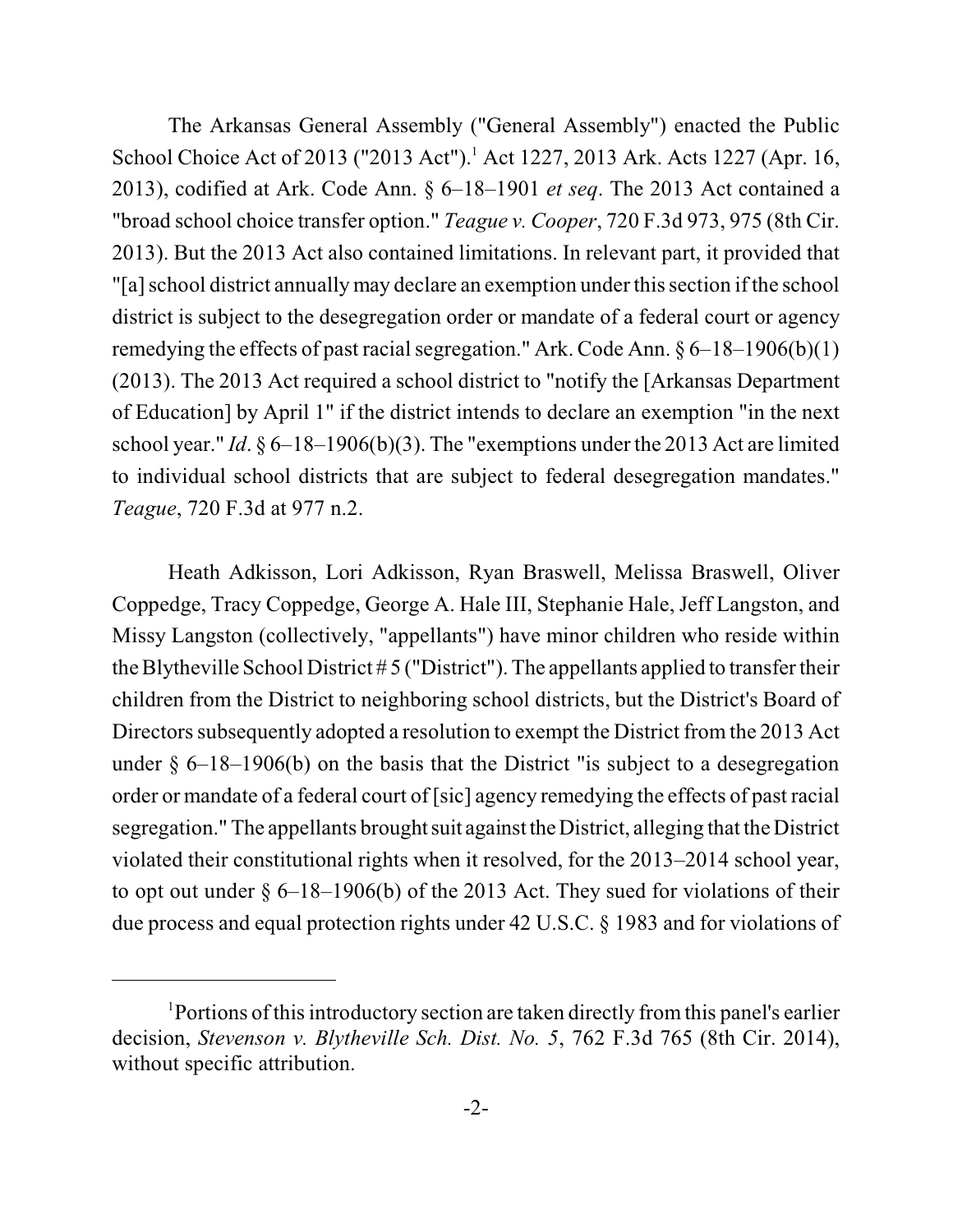the Arkansas Civil Rights Act (ACRA). As relief, the appellants requested a declaration and permanent injunction against the District, as well as damages allegedly stemming from their due process claims. The appellants also sought punitive damages for the District's allegedly race-based conduct. The appellants moved for partial summary judgment, and the District filed a counter-motion for summary judgment. The district court<sup>2</sup> denied the appellants' motion for partial summary judgment but granted the District's counter-motion for summary judgment. The court denied the appellants' request for a declaration, permanent injunction, and damages. On appeal, the appellants argue that the district court erred in granting summary judgment to the District because the undisputed facts show that the District (1) violated due process by abusing its power under state law and failing to provide pre-deprivation process, and (2) violated equal protection by using race asthe reason for its exemption and nullifying the 2013 Act within its borders on the pretense that it was subject to a desegregation order. We affirm.

#### I. *Background*

## A. *Statutory Background*

Despite containing a "broad school choice transfer option," *Teague*, 720 F.3d at 976, the 2013 Act also enabled certain resident school districts to restrict or defeat a student's ability to transfer to a nonresident district. *See* Ark. Code Ann.  $§ 6-18-1906(a)$  (2013). One of those limitations set forth an exemption for a qualifying school district, providing:

(b) (1) A school district annually may declare an exemption under this section if the school district is subject to the desegregation order or mandate of a federal court or agency remedying the effects of past racial segregation.

<sup>&</sup>lt;sup>2</sup>The Honorable Kristine G. Baker, United States District Court for the Eastern District of Arkansas.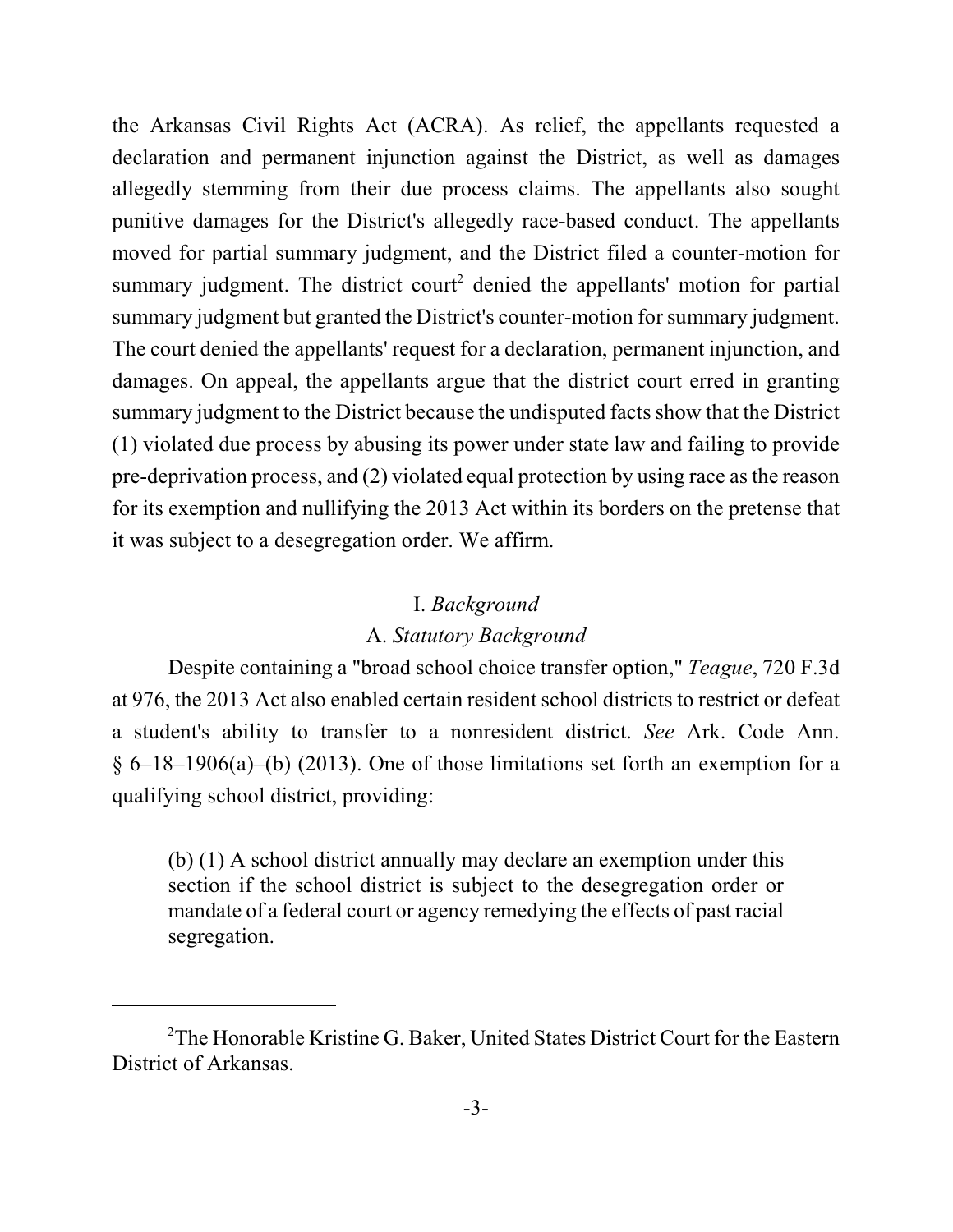(2)(A) An exemption declared by a board of directors under this subsection is irrevocable for one  $(1)$  year from the date the school district notifies the Department of Education of the declaration of exemption.

(B) After each year of exemption, the board of directors may elect to participate in public school choice under this section if the school district's participation does not conflict with the school district's federal court-ordered desegregation program.

(3) A school district shall notify the department by April 1 if in the next school year the school district intends to:

(A) Declare an exemption under this section; or

(B) Resume participation after a period of exemption.

*Id*. § 6–18–1906(b).

The General Assembly's intent was "that the 2013 Act would be effective on the date of its approval by the Governor." *Teague*, 720 F.3d at 975–76. It specifically stated its intent to dispel any "'uncertainty about the viability of [existing] transfers and future transfers'" and that the 2013 Act was "'immediately necessary to resolve the uncertainty in the law *before the 2013-2014 school year* and preserve existing student transfers.'" *Id*. at 976 (emphasis added) (quoting Act 1227, 2013 Ark. Acts 1227, § 7 (Apr. 16, 2013)). But the General Assembly enacted the 2013 Act on April 16, 2013—15 days past the April 1 deadline to declare an exemption as provided in  $§ 6-181-906(b)(3)$ . As a result, on May 1, 2013, the Arkansas Department of Education  $(ADE)^3$  released a memo that stated:

<sup>&</sup>lt;sup>3</sup>The 2013 Act provides that the "State Board of Education may promulgate rules to implement" the 2013 Act. Ark. Code Ann. § 6–18–1907 (2013).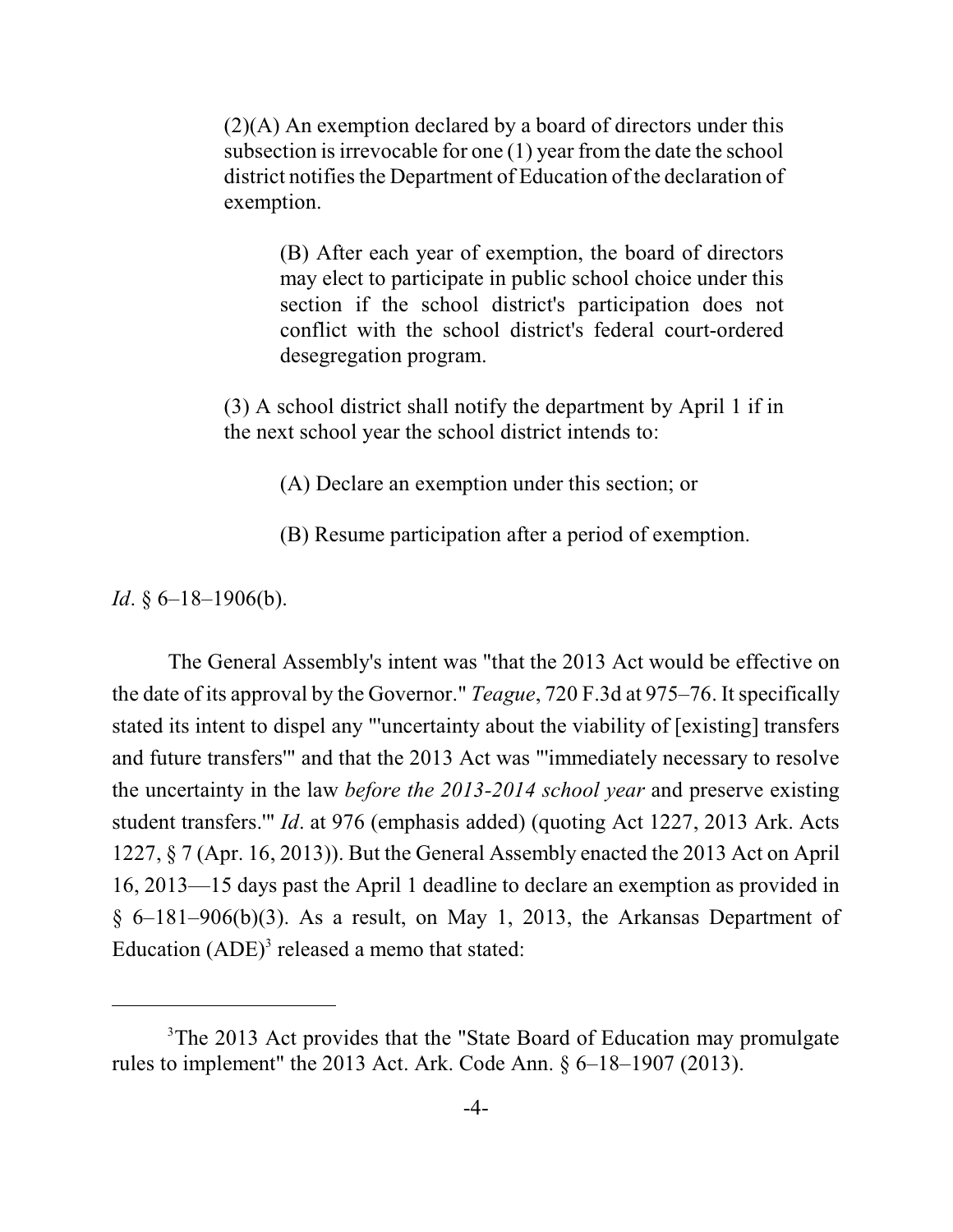As noted above, Act 1227 did not become effective until April 16, 2013. However, the [2013] Act sets April 1 as the date by which a school district must notify the ADE of its intention to declare an exemption for participation in public school choice under the [2013] Act. The ADE will not attempt to reestablish a deadline that is set in law. However, so school districts and the ADE can properly administer all aspects of Act 1227 in an orderly fashion and so that parents, students, patrons and school district leaders may be aware of those school districts which are subject to desegregation orders or federal agency mandates remedying the effects of past racial segregation, the ADE requests that school districts notify the ADE of any exemption by *Friday, May 17, 2013*. . . .

Contemporaneous with notice to the ADE, the ADE also requests that school districts notify the superintendents of each of their geographically contiguousschool districts ofthe exemption. Please note that Act 1227 does not provide the ADE the authority to rule a particular exemption valid or invalid. However, the Act does allow for such exemptions if "the school district is subject to the desegregation order or mandate of a federal court or agency remedying the effects of past racial segregation." The ADE will post a list of school districts that declare an exemption on its website.

The 2013 Act also provided that the parents of students seeking to transfer to attend a school in a nonresident district had to submit an application to the nonresident district with a copy to the resident district on a form approved by the ADE and postmarked no later than June 1 of the year in which the student sought to begin the fall semester at the nonresident district. Ark. Code Ann. § 6–18–1905(a) (2013). By August 1 of the school year in which the student sought enrollment in a nonresident district, the superintendent of the nonresident district had to notify the parent and the resident district in writing as to whether the student's application had been accepted or rejected. *Id*. § 6–18–1905(b)(1). If the nonresident district accepted the application, then the notification letter had to include the deadline by which the student had to enroll in the nonresident district, after which the acceptance was null, and instructions for the renewal procedure that the nonresident district established.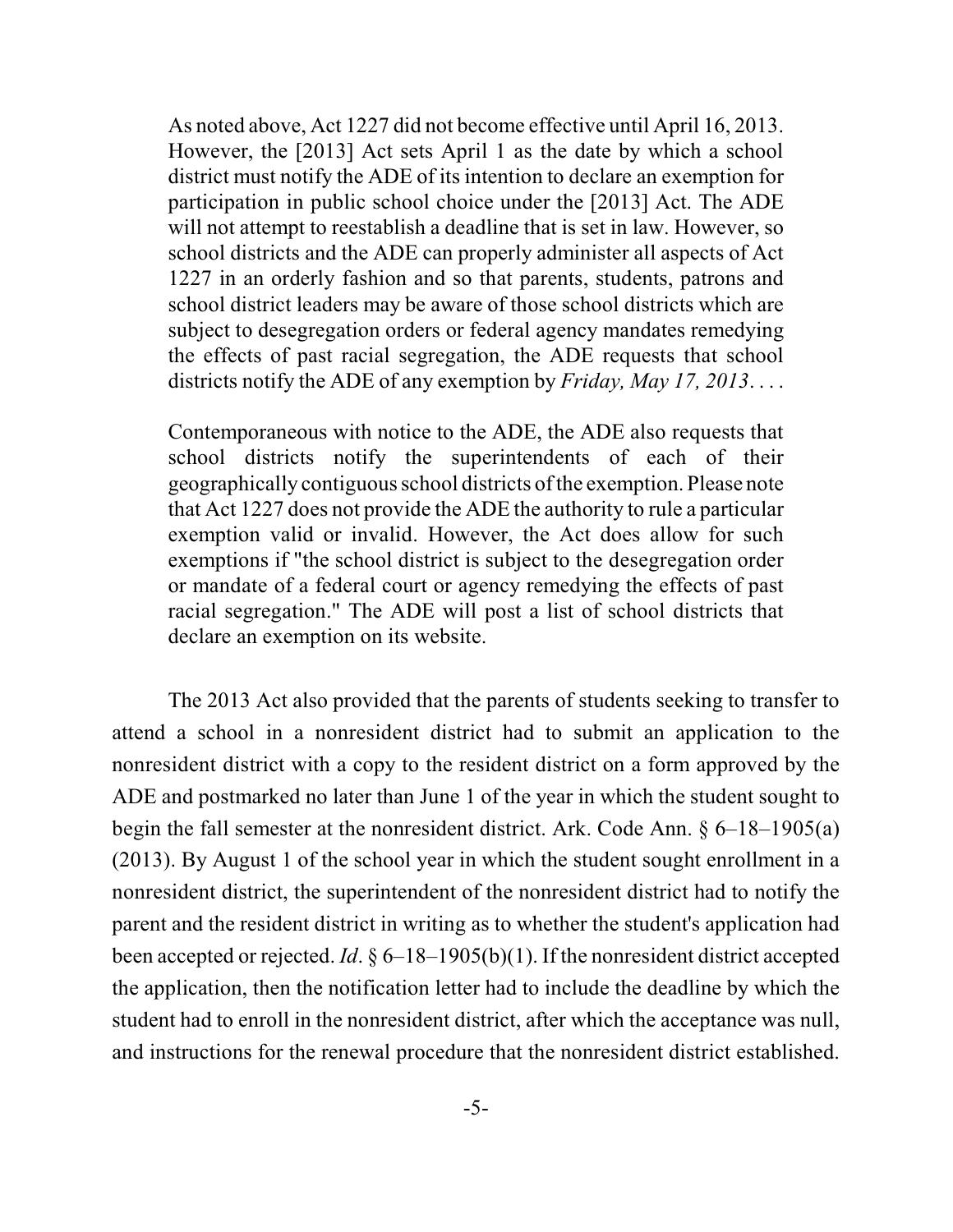*Id*. § 6–18–1905(b)(3). If the nonresident district rejected the application, then the notification letter had to state the reason for the rejection. *Id*. § 6–18–1905(b)(2).

Students whose applications for transfer were rejected by the nonresident district could request a hearing before the Arkansas State Board of Education ("Board of Education") to reconsider the transfer. *Id*. § 6–18–1907(b)(1). The 2013 Act required that a student request in writing an appeal hearing within ten days after the student or student's parent received the notification letter. *Id*. § 6–18–1907(b)(2)(A). "As part of the review process, the parent may submit supporting documentation that the transfer would be in the best educational, social, or psychological interest of the student." *Id*. § 6–18–1907(b)(2)(B). The Board of Education could overturn the nonresident district's decision on appeal; if it did so, then it had to notify "the parent, the nonresident district, and the resident district of the basis for the state board's decision." *Id*. § 6–18–1907(b)(3).

### B. *Factual and Procedural Background*

As of April 29, 2013, appellants Heath and Lori Adkisson, Ryan and Melissa Braswell, Oliver and Tracy Coppedge, George and Stephanie Hale, and Jeff and Missy Langston were residents of and had children who resided in the District. Between April 19, 2013, and April 26, 2013, each appellant submitted an application on behalf of one of their children for transfer from the District to a nonresident district under the 2013 Act for the school year beginning in fall of 2013. Each child for whom a transfer was sought is Caucasian. The District received the appellants' applications between April 22, 2013, and April 26, 2013.

On April 29, 2013, the District met in a special session after notifying the press under the Arkansas FreedomofInformation Act open-meetingslaw. According to the appellants, the District did not notify them of the special session. At that special meeting, the District's Board of Education adopted a resolution by a vote of six to zero to declare the District exempt under the 2013 Act. Richard Atwill,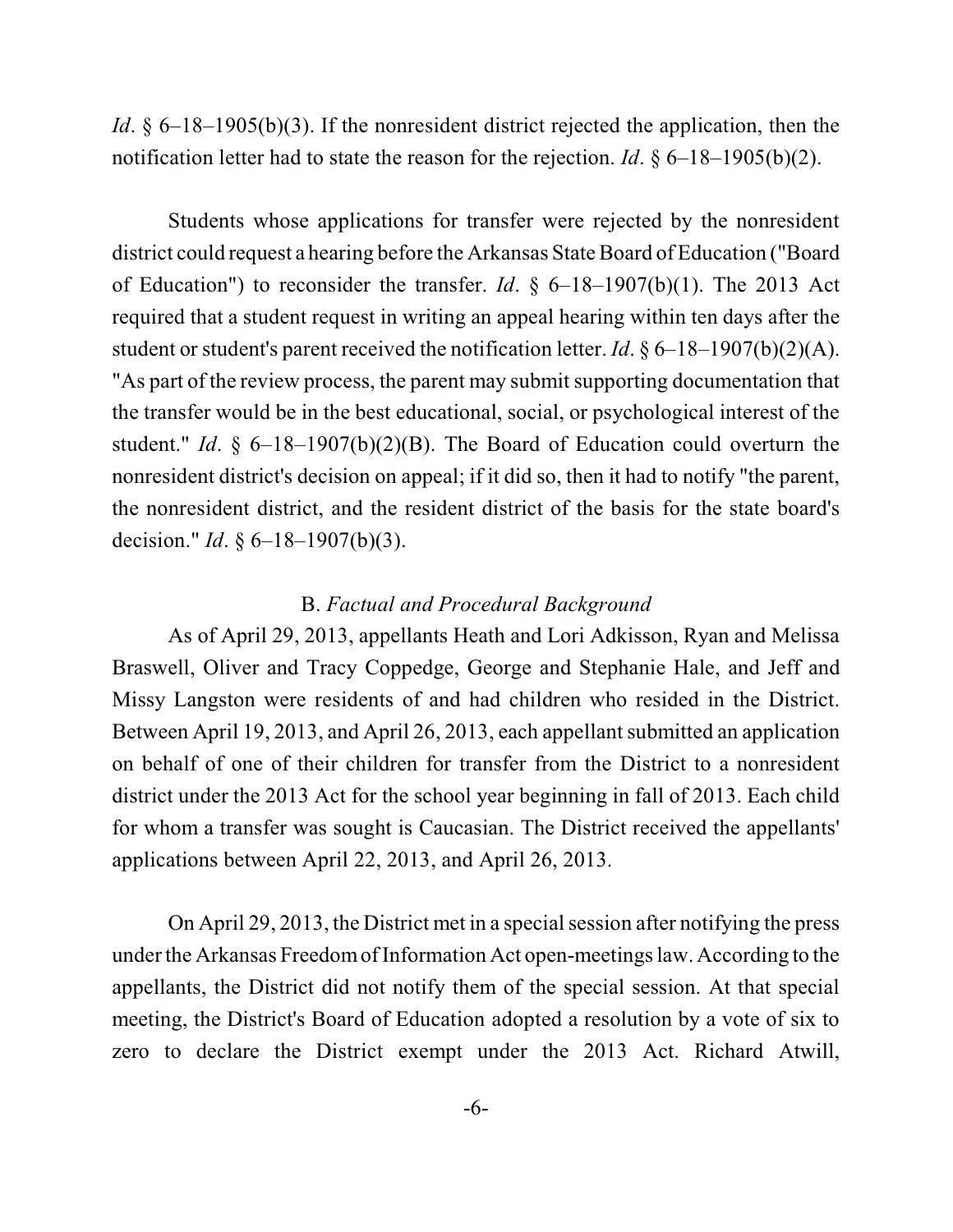superintendent of the District, informed the ADE of the resolution and exemption by letter dated May 9, 2013, received by the ADE on May 14, 2013.<sup>4</sup>

The District declared the exemption in April 2013 based in part on *Franklin v. Board of Education of Blytheville School District No. 5*, U.S.D.C. No. J–71–C–35 (E.D. Ark.). The history of the *Franklin* litigation begins on July 19, 1968, when the Regional Director of the Office of Civil Rights at the United States Department of Health, Education, and Welfare (HEW) sent a letter to the District approving the district's "plan for the complete elimination of the dual school system in the Blytheville Public Schools."

According to the District's plan, the "District was to be completely desegregated by the beginning of the 1970–71 school year." But the HEW's onsite audit of the District

on October 6, 1970, revealed that [the District's] commitment to a desegregated systemhad not been implemented in that the Robinson and Franklin Elementary Schools remain[ed] identifiably Negro schools. Under the freedom of choice plan which [was] still in [the District's] elementary schools, there [were] no white students in either of these schools.

Based on the audit, the Director of the Office for Civil Rights of the HEW sent a letter to the District on February 11, 1971, confirming that "because of the failure of the [District] to convert to a unitary school system the matter was being referred to [the Department of Justice (DOJ)] with a recommendation that appropriate enforcement action be initiated." On May 12, 1971, the District requested "a one-year

<sup>&</sup>lt;sup>4</sup>On March 31, 2014, the District renewed its claim of exemption under the 2013 Act.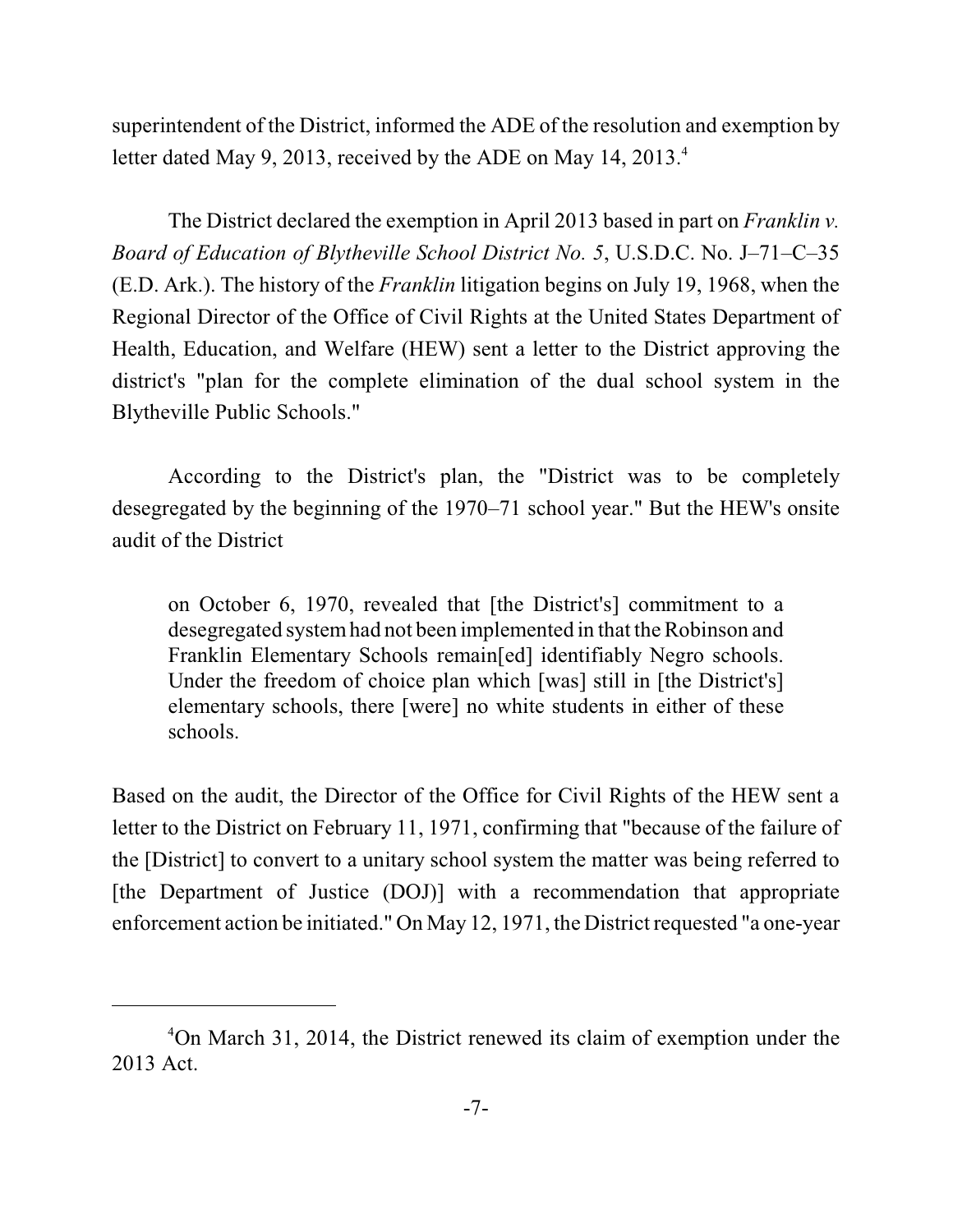continuance of the present freedom of choice plan of school desegregation for the elementary schools in the [District]."

On June 18, 1971, the DOJ denied the District's request, stating that the DOJ was "unable to approve the [D]istrict's continued operation under a freedomof choice plan of school desegregation." According to the DOJ, six elementary schools within the District contained five racially identifiable white or black schools. It explained that school desegregation could not be delayed because of "possible community opposition to a change in the elementary schoolstructure." The DOJ gave the District ten days within which to advise the DOJ of "what plans the Blytheville School Board has taken and what procedures have been adopted to [e]nsure that such plans will be implemented at the beginning of the 1971–72 school year, for full conversion of the [District] to a unitary non-racial system." The DOJ expressed its "hope that the Blytheville School Board w[ould] not delay in [its] obligation to convert to a unitary system and that compliance c[ould] be brought about by voluntary means rather than by resort to the coercion of the courts."

Nonetheless, litigation ensued, as African-American parents filed suit on July 7, 1971, against the District seeking to enjoin the District from continuing to operate a dual school system and to require it to implement a unitary school system. *See Franklin*, U.S.D.C. No. J–71–C–35. On August 19, 1971, the district court in *Franklin* entered an order approving the District's desegregation plan, with the exception of certain identified issues, ending its "freedom of choice" plan that was previously rejected by the HEW and the DOJ.

On May 31, 1973, the HEW sent a letter to the ADE advising that the HEW had reviewed the district court's desegregation order, as well as the District's assurance of compliance with that order, and determined that "[t]he documents [were] adequate" to satisfy Title VI requirements "for the purpose of approving applications and plans for continued participation in Federal programs." But the HEW made clear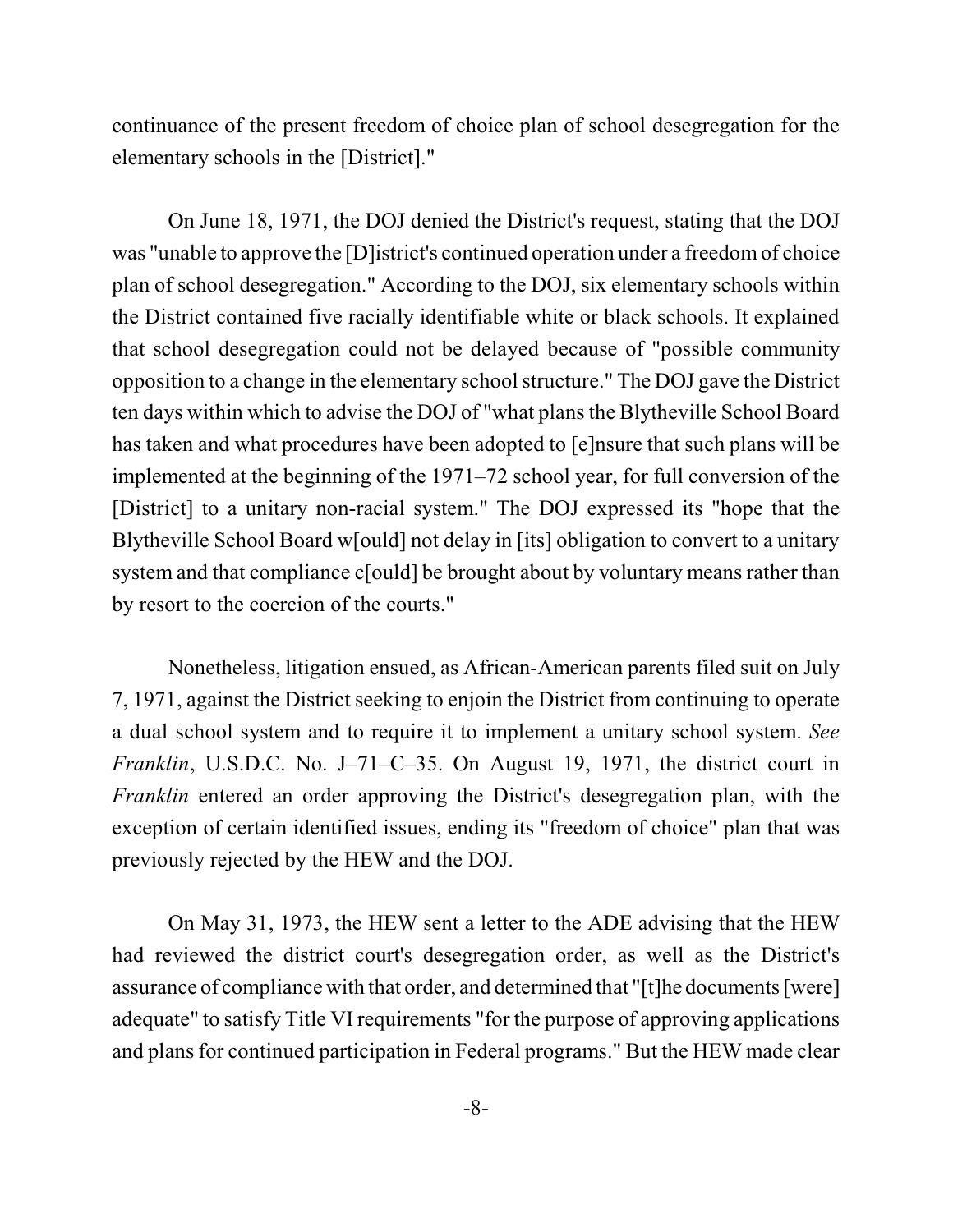that it had not considered the merits of the District's desegregation plan and advised that,

[i]n an appropriate proceeding, either the Government or a private party may seek modifications of the desegregation plan or take other action as it may deem necessary. The school district must modify its plan as ordered by the court to remain in compliance. Your office and the school board are requested to keep the Office for Civil Rights informed of any appeals from or modification of the court order.

On June 21, 1973, the district court entered an order closing the case but retaining jurisdiction. The district court stated in this order that,

[o]n the basis of correspondence with counsel for the parties, the Court concludes that issues reserved in the Court's order [approving the District's desegregation plan] are no longer a subject of controversy. There being no pending issues in this preceding, it is ordered that this case be, and it is hereby, closed but that the Court retain jurisdiction of this cause and of the parties hereto for necessary and appropriate purposes.

On December 6, 1978, the district court entered an order dismissing the case because, since closing it, "the Court ha[d] received no further communication concerning this case." Three days later, on December 9, 1978, plaintiffs' counsel sent the district court a letter that stated:

The Court sua[]sponte closed this case. I am writing to remind the Court that there is no finding by the Court that a unitary school system has been achieved, and there is no order requiring the school district to hereafter maintain an integrated systemin all respects. Finally, the Court did not award the prevailing parties appropriate costs and counsel fees.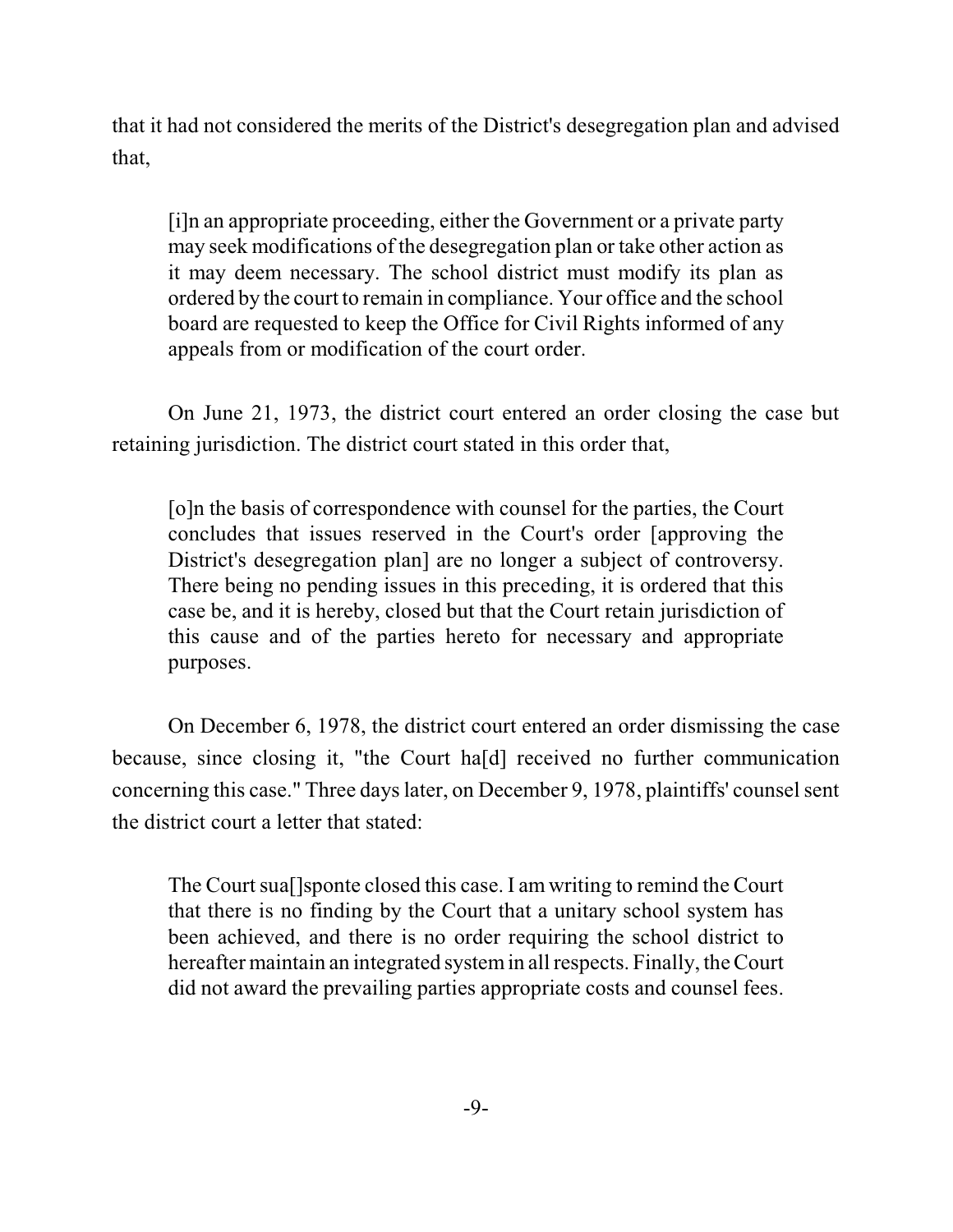With respect to the establishment of a unitary school system, I think the obligation of the Court is to make some further inquiry and to also [e]nsure that faculty and staff desegregation principles are clearly expressed.

I am bringing these matters to the Court's attention in the hope that the Court will rescind its order and judgment filed December 7 and substitute an order requiring the defendants to provide the Court something in the nature of a comprehensive final report which relates to students, staff, programs and facilities.

The district court in *Franklin* took no further action.

The appellants filed this action on May 20, 2013, alleging that the District violated their constitutional rights when it resolved, for the 2013–2014 school year, to opt out under  $\S 6$ –18–1906(b) of the 2013 Act. They sued for violations of their due process and equal protection rights under 42 U.S.C. § 1983 and for violations of the ACRA. As relief, the appellants requested a declaration and permanent injunction against the District, as well as damages allegedly stemming from their due process claims and punitive damages for the District's allegedly race-based conduct.

The appellants also sought a preliminary injunction requiring the District to rescind its resolution declaring the exemption for the 2013–2014 school year under the 2013 Act. The district court denied the preliminary injunction, and the appellants appealed. We dismissed the appeal as moot given the "clear terms of the motion," which provided that the motion pertained to the 2013–2014 school year. *Stevenson*, 762 F.3d at 770.

Thereafter, the appellants moved for partial summary judgment on their claims, and the District moved for summary judgment on all claims. The district court denied the appellants' motion for partial summary judgment but granted the District's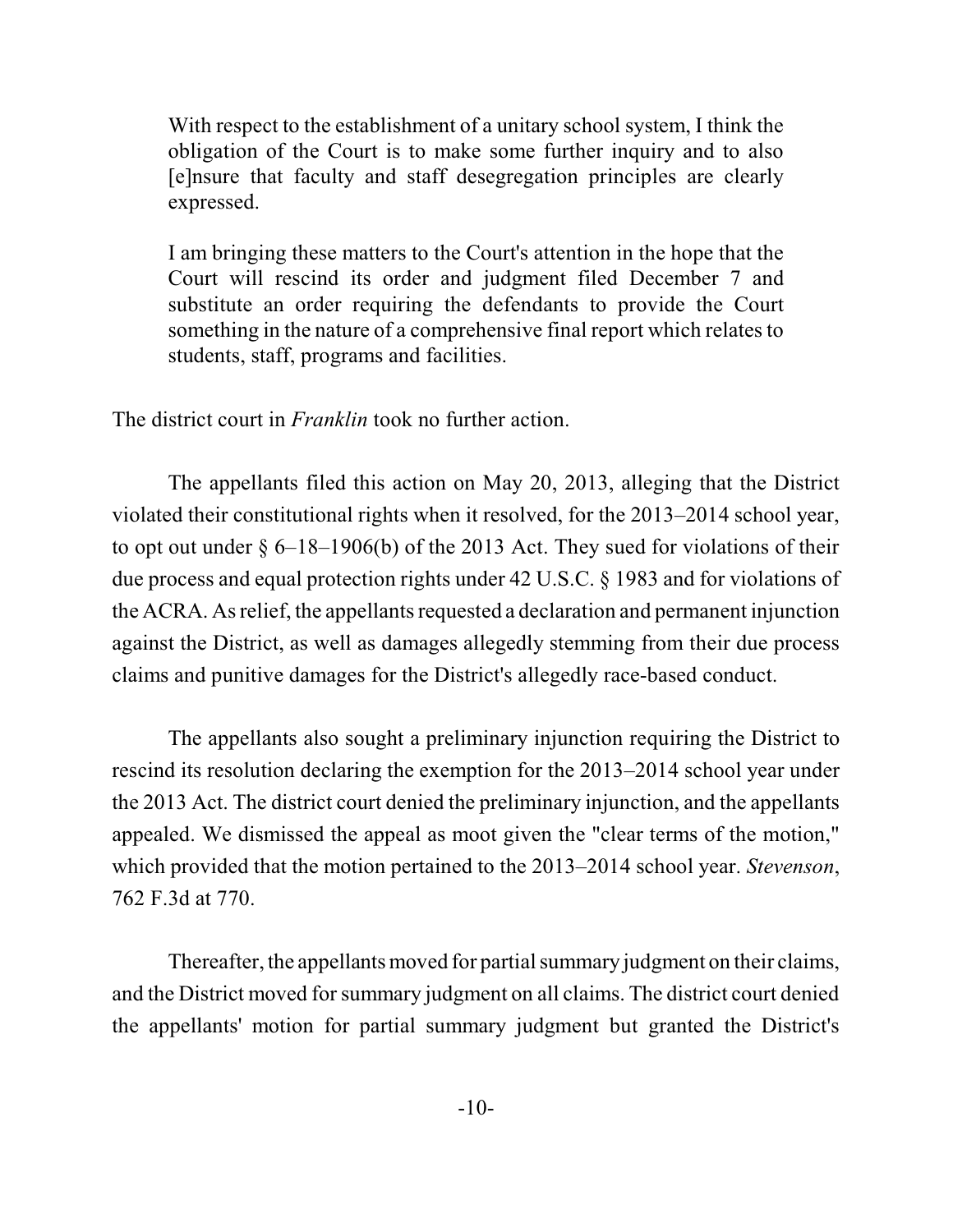counter-motion for summary judgment. The court denied the appellants' request for a declaration, permanent injunction, and damages.

#### II. *Discussion*

On appeal, the appellants argue that the district court erred in granting summary judgment to the District because the undisputed facts show that the District (1) violated their due process rights by abusing its power under state law and failing to provide pre-deprivation process, and (2) violated their equal protection rights by using race as the reason for its exemption and nullifying the 2013 Act within its borders on the pretense that it was subject to a desegregation order.<sup>5</sup>

#### A. *Mootness*

As a preliminary matter, we must address whether the current appeal is moot in light of recent events. Prior to oral argument, the Arkansas General Assembly passed Act 560, which became law on March 20, 2015. The statute amends the 2013 Act, striking former § 6-18-1906(b), the section at issue in this appeal, and adding § 6-13-113, which provides:

 $5$ The Arkansas Constitution secures the right to not be deprived of any right, privilege or immunity on account of race. Ark. Const. Art. 2, § 3. The ACRA also enables a cause of action for legal and equitable relief for state constitutional violations. Ark. Code Ann. § 16-123-101, *et seq*. "When construing [the ACRA], a court may look for guidance to state and federal decisions interpreting the federal Civil Rights Act of 1871, as amended and codified in 42 U.S.C. § 1983, as in effect on January 1, 1993, which decisions and act shall have persuasive authority only." Ark. Code Ann. § 16-123-105(c). Based on § 16-123-105(c), the appellants advise that "they have analyzed their § 1983 and ACRA claims together for purposes of this appeal." We, too, will analyze the appellants' § 1983 and ACRA equal protection and due process claims together.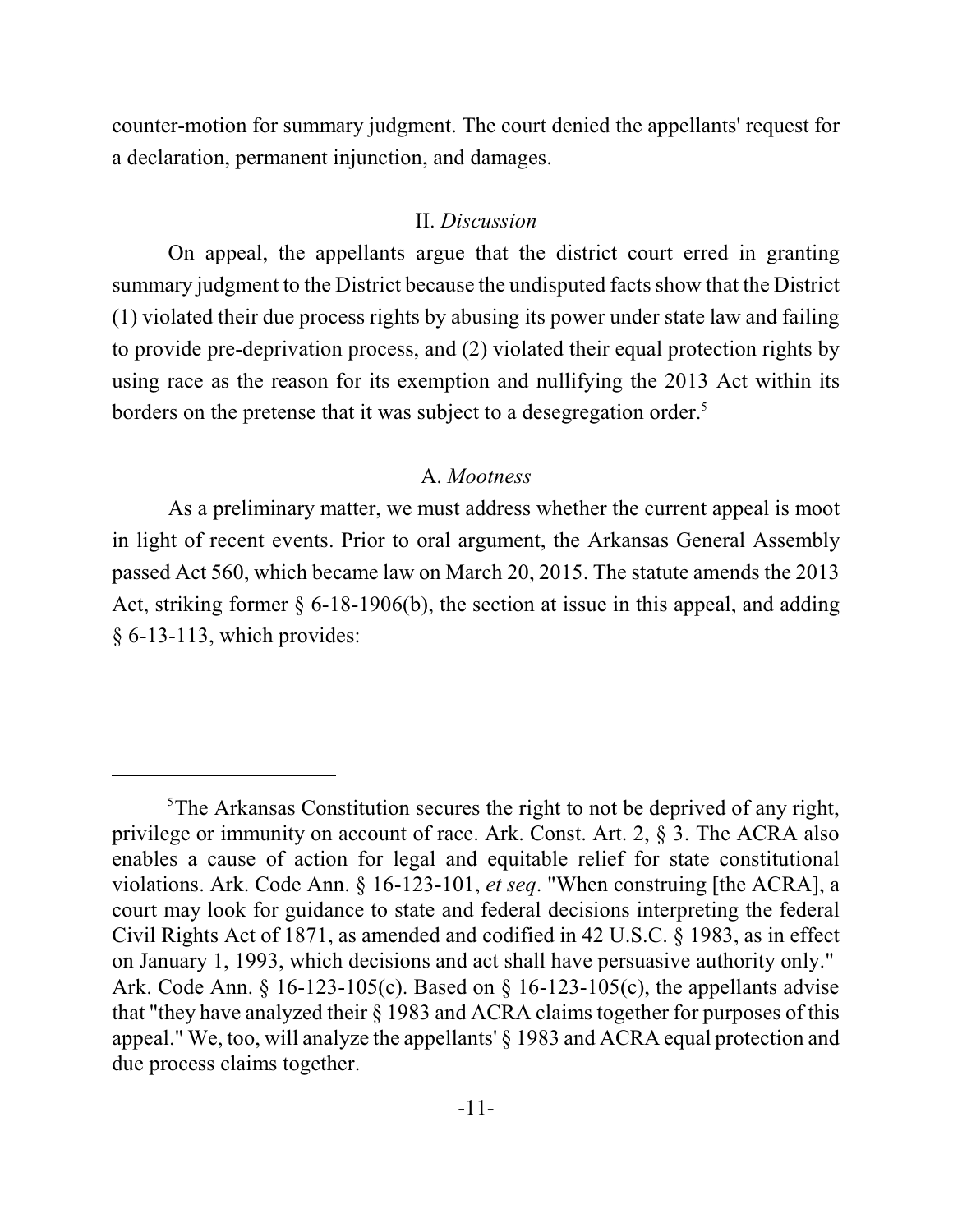(a) By January 1, 2016, a school district that is subject to a desegregation order or desegregation-related order shall notify the Department of Education in writing.

(b) A school district that is subject to a desegregation order or a desegregation-related order shall include in the written notice to the department:

(1) A copy of the desegregation order or desegregation-related order;

(2) The case heading and case number of each court case in which the order was entered;

(3) The name and location of each court that maintains jurisdiction over the order; and

(4) A description of the school choice student transfer desegregation obligations, if any, that the school district is subject to, related to the order.

(c) A school district that is released from court supervision related to a desegregation order or desegregation-related order shall promptly notify the department.

(d) A school district that fails to meet the requirements of this section is in violation of the Standards for Accreditation of Arkansas Public Schools and School Districts.

(e) The department shall post on the department's website all written notifications received as required by this section.

Ark. Code Ann. § 6-13-113 (2015).

Following oral argument, on April 22, 2015, the District sent a letter to the ADE claiming the exemption under  $\S$  6-13-113, explaining that it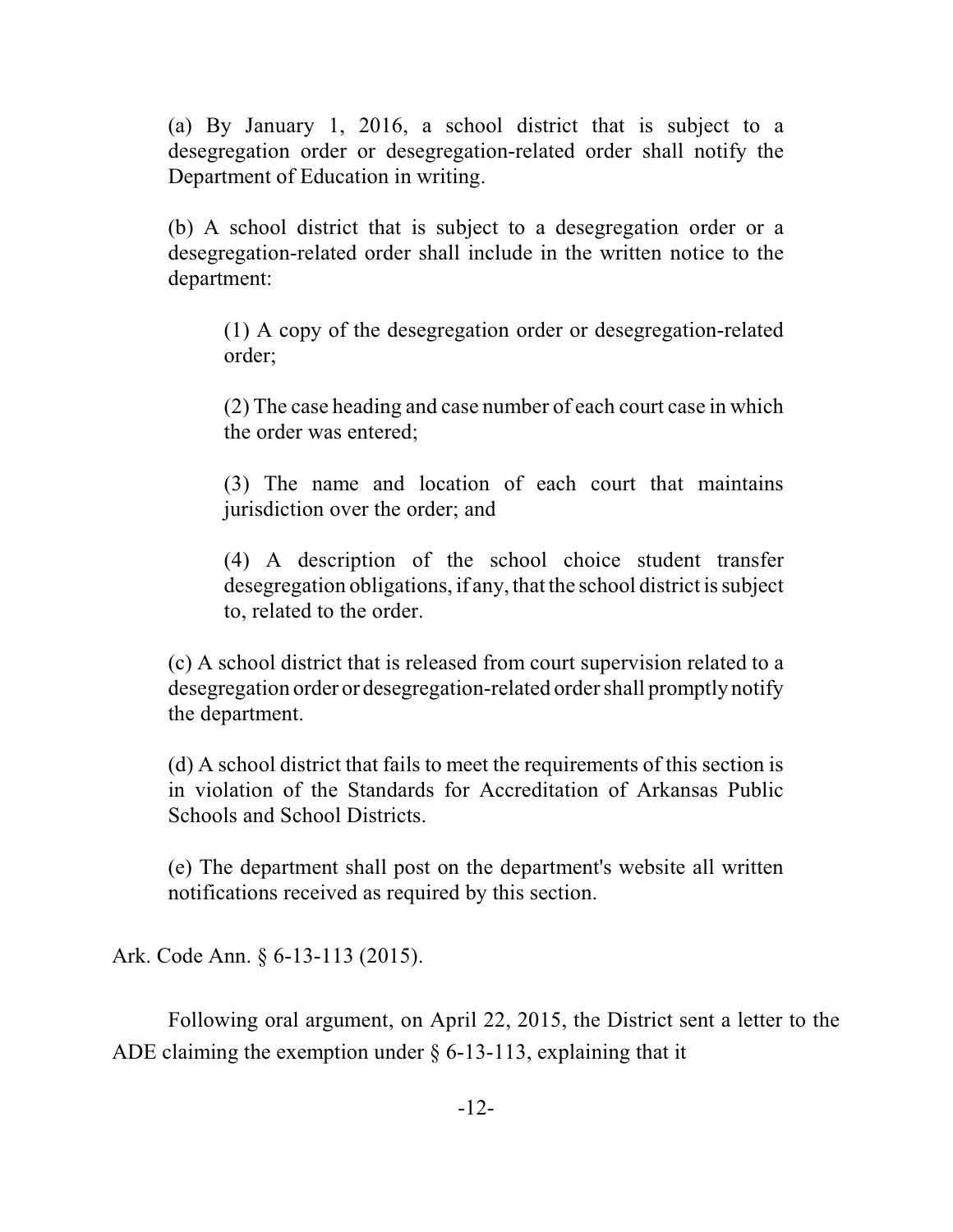is a party to the following desegregation lawsuits that are still active: mandates issued in 1971 by the U.S. Department of Justice and the U.S. Department of Health, Education and Welfare; *Franklin, et al. v. Blytheville School District No. 5*, U.S.D.C. No. J-71-C-35; and *Harvell, et al. v. Blytheville School District et al.*, U.S.D.C. No. J-C-89-225, 126 F.3d 1038 (8th Cir. 1997). The desegregation obligations of these cases prohibit the District from taking any action, or refraining from taking any action, the natural and probable consequence of which would be a segregative impact within the District (*i.e.*, the creation, maintaining, or increasing of racially identifiable schools). Permitting school choice under the Acts would have such an impact. Allowing school choice would, therefore, be in conflict with the District's desegregation obligation still outstanding. The District further relies upon Ark. Code Ann. § 6-18-317(a), which prohibits transfers if either the resident or residing district has ever been under a desegregation-related court order. *See Edgerson on behalf of Edgerson v. Clinton*, 86 F.3d 833 (8th Cir. 1996).

"[C]ourts distinguish between claims seeking declaratory and injunctive relief, which may be mooted by the repeal of a statute, and claims seeking monetary relief, which generally are not mooted." *Tini Bikinis-Saginaw, LLC v. Saginaw Charter Tp.*, 836 F. Supp. 2d 504, 520 (E.D. Mich. 2011). "'We can neither declare unconstitutional nor enjoin the enforcement of a provision that is no longer in effect.'" *Id*. (quoting *Brandywine, Inc. v. City of Richmond*, 359 F.3d 830, 836 (6th Cir. 2004)). But "plaintiffs' claim for money damages [is] not moot" where "the plaintiffs could seek damages" caused by a statutory violation. *Id*. (citing *Brandwyine*, 359 F.3d at 836 ("Plaintiffs' claim for monetary damages, however, was not properly dismissed as moot, because an award of monetary damages would compensate plaintiffs for the loss of the opportunity to engage in protected expression caused by the enforcement of the zoning scheme.")).

Given that the Arkansas General Assembly has amended the 2013 Act, striking § 6-18-1906(b), and that the District has claimed an exemption under the newly added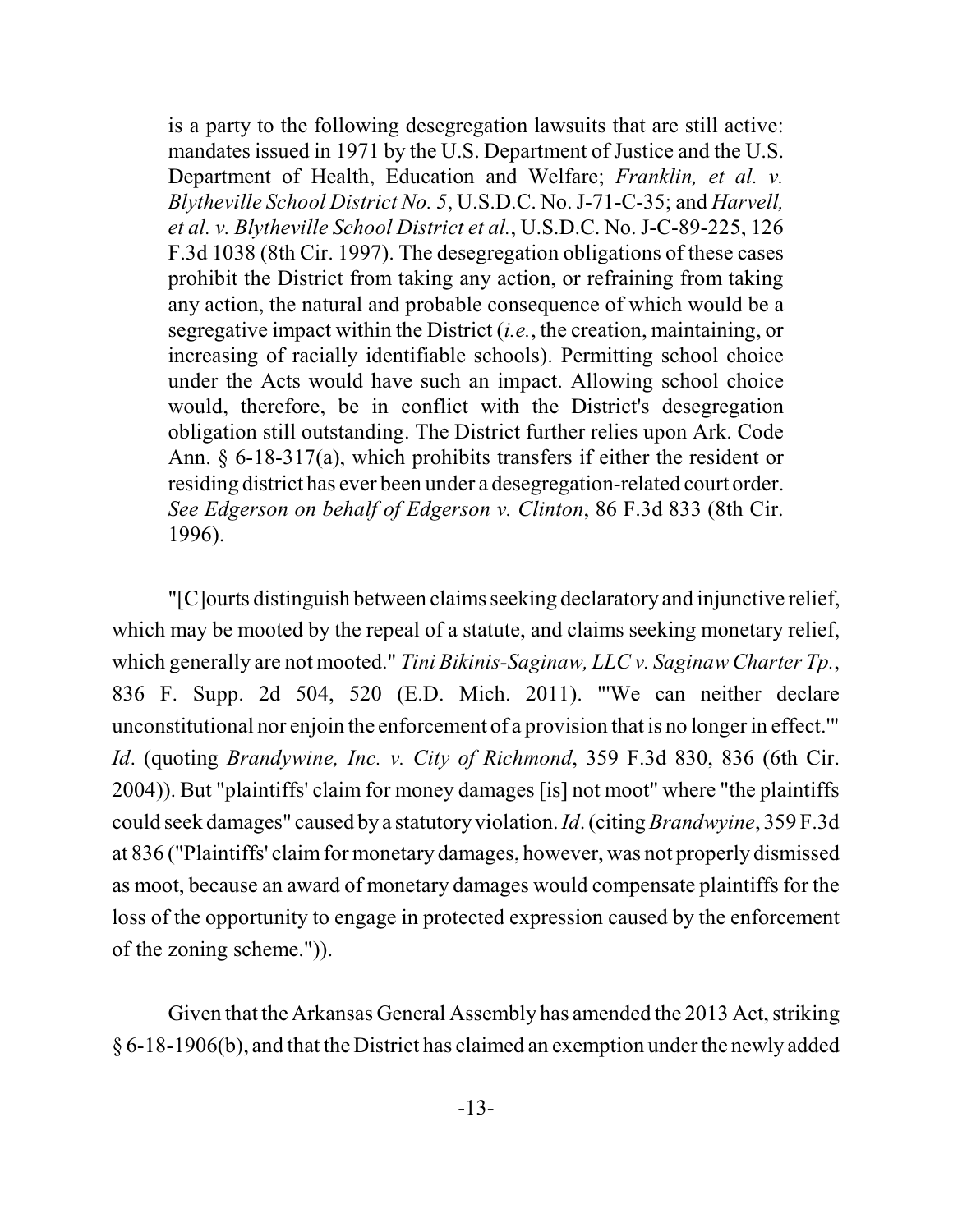§ 6-13-113, the appellants' request for declaratory and injunctive relief as it pertains to the 2013 Act is moot. But the appellants could potentially recover money damages for any constitutional violation arising from the District's alleged violation of the 2013 Act; therefore, the money-damages claims are not moot; accordingly, we address the appellants' underlying due process and equal protection claims.

## B. *Constitutional Claims*

"We review the district court's grant of summary judgment *de novo*, viewing the record in the light most favorable to [the appellants] and drawing all reasonable inferences in [their] favor." *Montgomery v. City of Ames*, 749 F.3d 689, 694 (8th Cir. 2014) (citation omitted).

The appellants' due process and equal protection claims are premised on the District's purported taking of the exemption in violation of the 2013 Act. But "violations of state laws . . . do not by themselves state a claim under 42 U.S.C. § 1983. Section 1983 guards and vindicates federal rights alone." *Ebmeier v. Stump*, 70 F.3d 1012, 1013 (8th Cir. 1995); *see also Williams v. Hopkins*, 130 F.3d 333, 337 (8th Cir. 1997) ("Ordinarily, an alleged violation of state law does not by itself state a claim redressable by a § 1983 action.").

It is established beyond peradventure that a state actor's failure to observe a duty imposed by state law, standing alone, is not a sufficient foundation on which to erect a section 1983 claim. Although it is true that constitutional significance may attach to certain interests created by state law, not every transgression of state law does double duty as a constitutional violation.

*Ebmeier*, 70 F.3d at 1013 (quotation, citation, and footnote omitted).

"We must be extremely careful in examining claimed violations of state laws . . . . Only in very limited and obvious circumstances will federal constitutional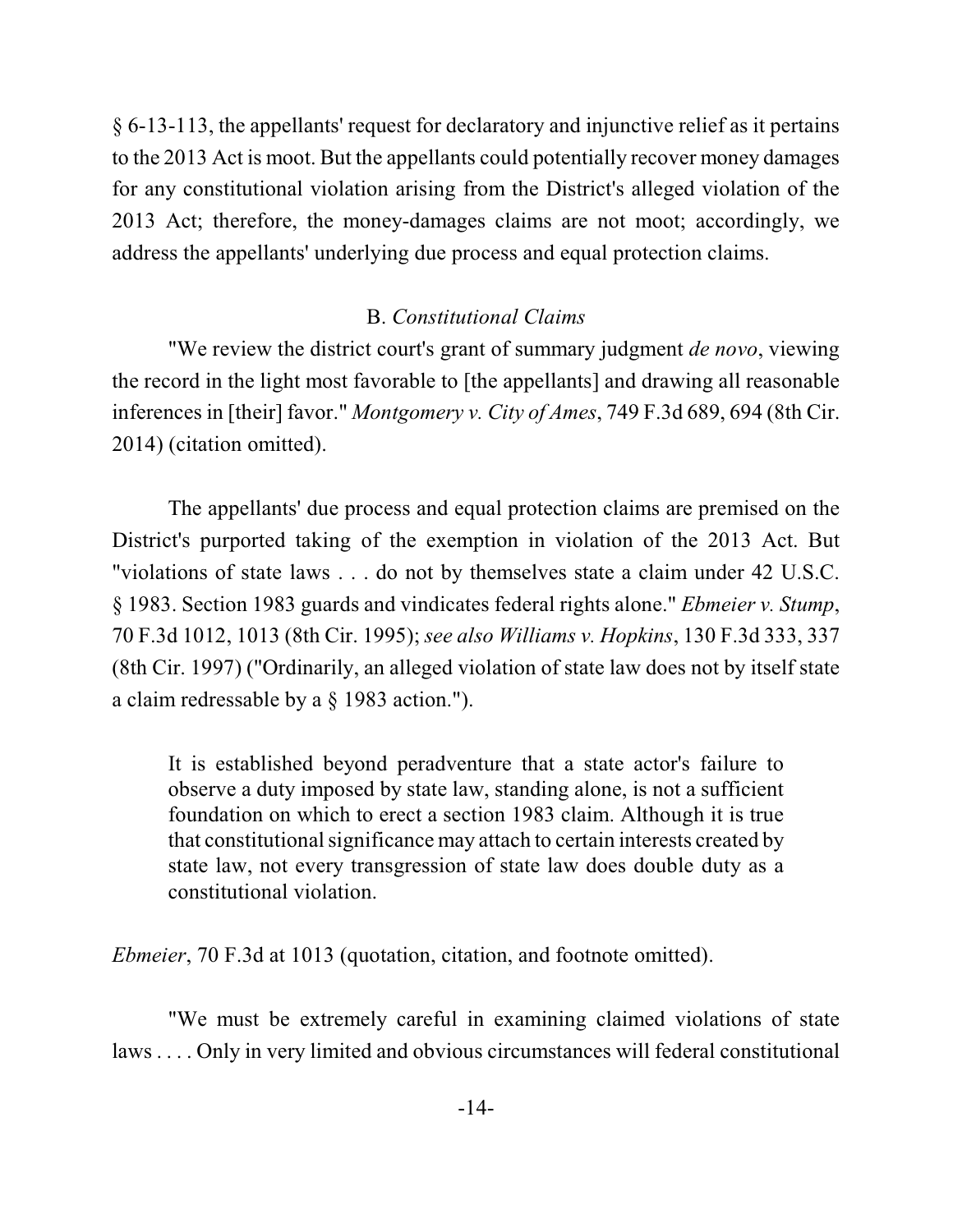significance attach in these matters." *Whisman Through Whisman v. Rinehart*, 119 F.3d 1303, 1312 (8th Cir. 1997). Therefore, we now examine whether the District's purported violation of the 2013 Act violates the appellants' due process or equal protection rights.

### 1. *Due Process*

The Due Process Clause of the Fourteenth Amendment provides, in relevant part, that no state shall "deprive any person of life, liberty, or property, without due process of law." U.S. Const. amend. XIV, § 1. "This clause has two components: the procedural due process and the substantive due process components." *Singleton v. Cecil*, 176 F.3d 419, 424 (8th Cir. 1999) (en banc) (citing *Cnty. of Sacramento v. Lewis*, 523 U.S. 833 (1998)). Here, the appellants proceed only on their procedural due process claim.

To make out a claim for a violation of procedural due process, the plaintiff has the burden of showing that "(1) he had a life, liberty, or property interest protected by the Due Process Clause; (2) he was deprived of this protected interest; and (3) the state did not afford him adequate procedural rights prior to depriving him of the property interest."

*EJS Props., LLC v. City of Toledo*, 698 F.3d 845, 855 (6th Cir. 2012) (footnote omitted) (quoting *Women's Med. Prof'l Corp. v. Baird*, 438 F.3d 595, 611 (6th Cir. 2006)).

## a. *Liberty Interest*

The appellants first argue that they have a protected liberty interest in directing the education of their children and that they were deprived of this interest by the District's adoption of the resolution. The district court rejected the appellants' argument, concluding that "[t]he fundamental rights and liberties plaintiffs claimhere exceed that which the Supreme Court has recognized." The district court found no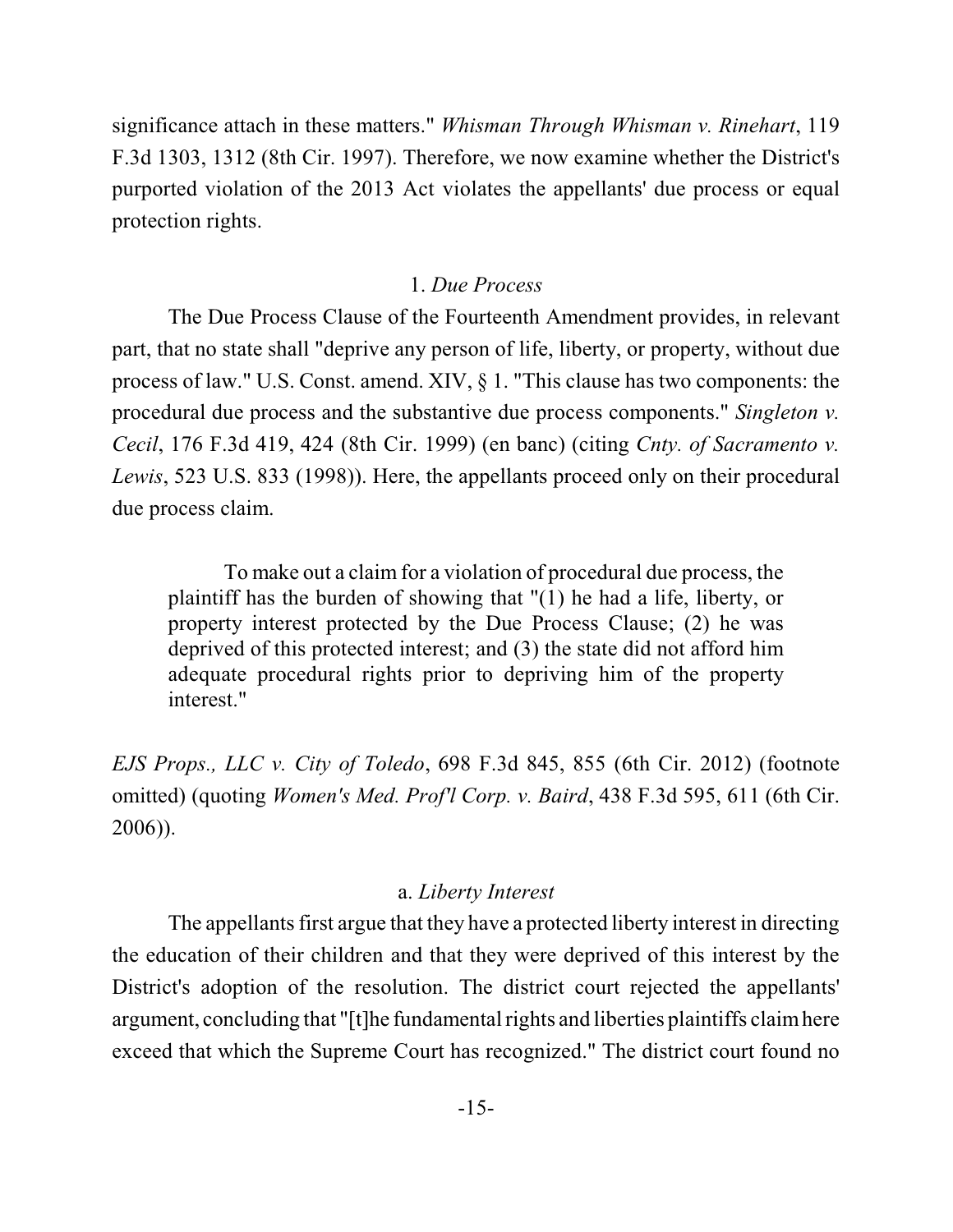cases "holding a parent's ability to choose where his or her child is educated within the public school system is a fundamental right or liberty."

"In [*Washington v.*]*Glucksberg*, the Supreme Court articulated the fundamental rights protected by the Due Process Clause." *Combs v. Home-Ctr. Sch. Dist.*, 540 F.3d 231, 247 (3d Cir. 2008) (per curiam) (citing *Washington v. Glucksberg*, 521 U.S. 702, 719–20 (1997)). The Supreme Court "[i]ncluded in the list . . . the right 'to direct the education and upbringing of one's children.'" *Id*. (quoting *Glucksberg*, 521 U.S. at 720 (citing *Meyer v. Nebraska*, 262 U.S. 390, 401 (1923) (holding state law prohibiting foreign language instruction violated the "power of parents to control the education of their own"); *Pierce v. Soc'y of Sisters of the Holy Names of Jesus & Mary*, 268 U.S. 510, 534–35 (1925) (holding state compulsory education law requiring students to attend solely public schools "unreasonably interferes with the liberty of parents . . . to direct the upbringing and education of children under their control"))).

"Although [the appellants] assert the fundamental nature of their general right, it is a limited one." *Id*. As the Third Circuit has recognized,

"[t]he Supreme Court has never been called upon to define the precise boundaries of a parent's right to control a child's upbringing and education. It is clear, however, that the right is neither absolute nor unqualified." *C.N. v. Ridgewood Bd. of Educ*., 430 F.3d 159, 182 (3d Cir. 2005). "The case law in this area establishes that parents simply do not have a constitutional right to control each and every aspect of their children's education and oust the state's authority over that subject." *Swanson* [*v. Guthrie Indep. Sch. Dist. No. I-L*,] 135 F.3d [694,] 699 [(10th Cir. 1998)].

*Id.* at 247–48 (first alteration in original) (footnote omitted).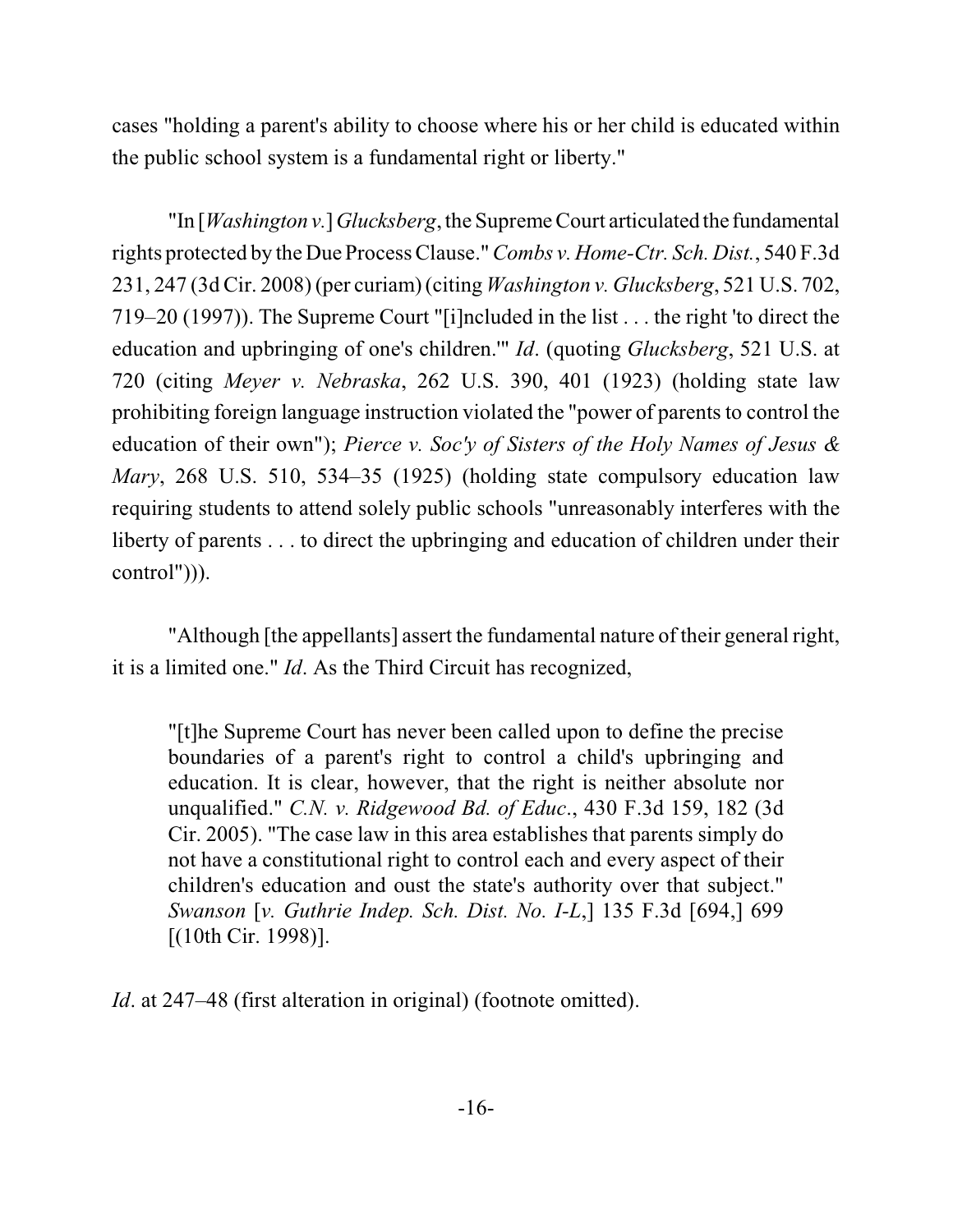Here, as happened in *Combs*, the appellants rely "on *Meyer* and *Pierce* for foundational support." *Id*. at 248.

In *Meyer v. Nebraska*, 262 U.S. 390, 43 S. Ct. 625, 67 L. Ed. 1042, the Court held that the liberty protected by the Due Process Clause of the Fourteenth Amendment includes the right "to acquire useful knowledge, to marry, establish a home and bring up children," *Id*., at 399, 43 S. Ct., at 626, and, concomitantly, *the right to send one's children to a private school that offers specialized training* in that case, instruction in the German language. In *Pierce v. Society of Sisters*, 268 U.S. 510, 45 S. Ct. 571, 69 L. Ed. 1070, the Court applied "the doctrine of *Meyer v. Nebraska*," *Id*., at 534, 45 S. Ct., at 573, to hold unconstitutional an Oregon law requiring the parent, guardian, or other person having custody of a child between 8 and 16 years of age *to send that child to public school* on pain of criminal liability. The Court thought it "entirely plain that the (statute) unreasonably interferes with the liberty of parents and guardians to direct the upbringing and education of children under their control." *Id*., at 534–535, 45 S. Ct., at 573. In *Wisconsin v. Yoder*, 406 U.S. 205, 92 S. Ct. 1526, 32 L. Ed. 2d 15, the Court stressed the *limited scope* of *Pierce*, pointing out that it lent "no support to the contention that parents may replace state educational requirements with their own idiosyncratic views of what knowledge a child needs to be a productive and happy member of society" but rather "held simply that while a State may posit (educational) standards, it may not pre-empt the educational process *by requiring children to attend public schools*." *Id*., at 239, 92 S. Ct., at 1545 (White, J., concurring). And in *Norwood v. Harrison*, 413 U.S. 455, 93 S. Ct. 2804, 37 L. Ed. 2d 723, the Court once again stressed the "*limited scope* of *Pierce*," *Id*., at 461, 93 S. Ct., at 2809, which simply "affirmed the right of private schools to exist and to operate . . . ." *Id*., at 462, 93 S. Ct., at 2809.

*Runyon v. McCrary*, 427 U.S. 160, 176–77 (1976) (alteration in original) (emphases added).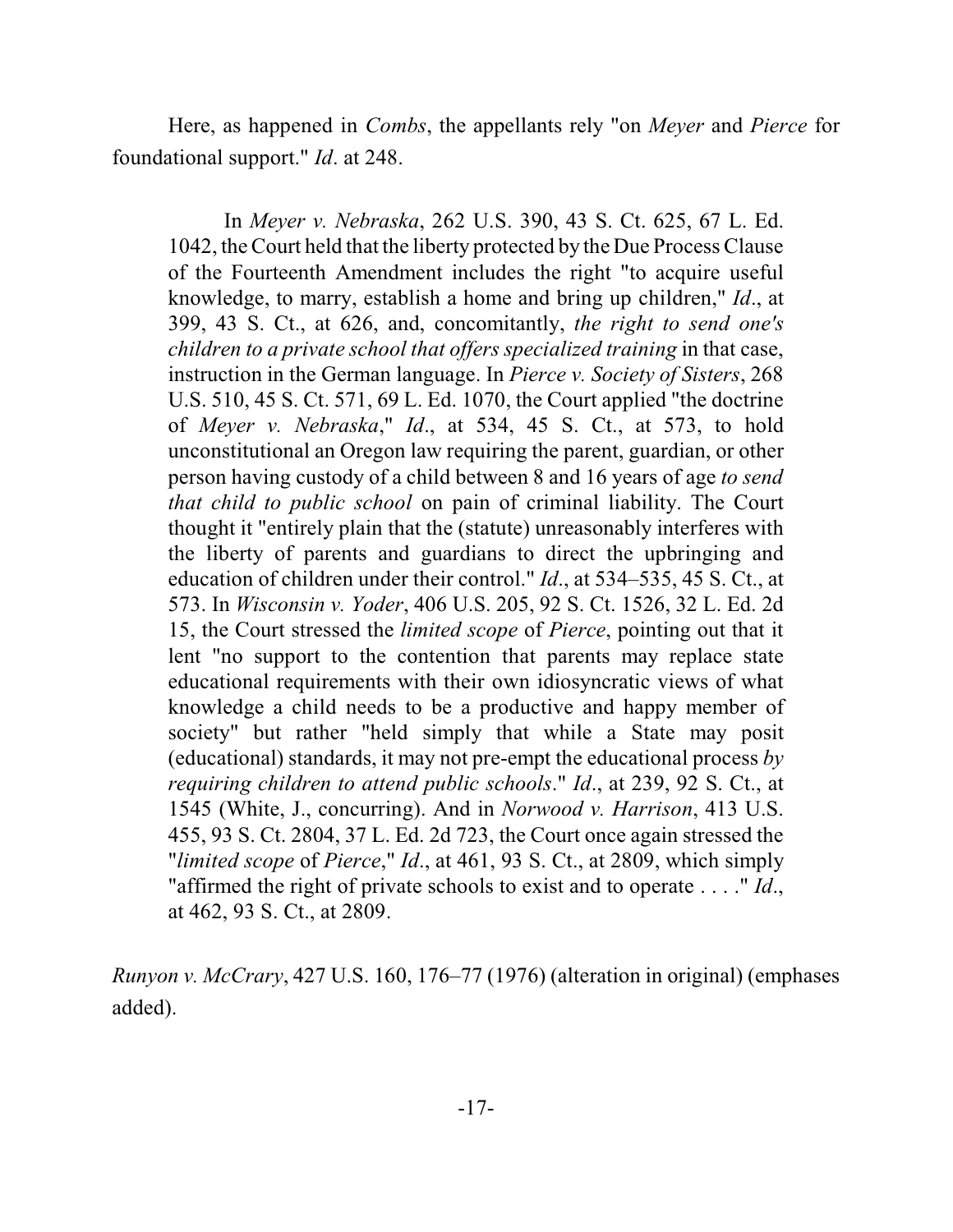In summary, *Meyer* and *Pierce* stand for the proposition that "[t]he Fourteenth Amendment prevents a state fromdenying parents*the right to choose private schools* for their children's education." *Pelletier v. Me. Principals' Ass'n*, 261 F. Supp. 2d 10, 13 (D. Me. 2003) (emphasis added) (citing *Pierce*, 268 U.S. at 534–35; *Meyer*, 262 U.S. at 399–400). Here, the District "has not restricted the [appellants'] constitutional right to educational choice. The [appellants] are free to send [their children] to public school, or to send them to . . . private school, or to educate them at home. They have freely chosen [to send their children to public school]." *Id.* We agree with the district court that neither *Meyer*, *Pierce*, nor any other relevant precedent support the proposition that "a parent's ability to choose where his or her child is educated *within the public school system* is a fundamental right or liberty." *Adkisson v. Blytheville Sch. Dist. No. 5*, No. 3:13–cv–00127–KGB, 2014 WL 6819729, at \*15 (E.D. Ark. Dec. 2, 2014) (emphasis added). Accordingly, the appellants have failed to prove that they have a protected liberty interest.

### b. *Property Interest*

The appellants next argue that the 2013 Act creates a protected property interest in public school choice. According to the appellants,  $\S 6$ -18-1906(b) set forth limits on the District's ability to claiman exemption and those limits were part of their property interest. They contend that the District denied them this "state-defined property interest by defying the April 1 deadline and claiming the exemption based on a case to which [the District] has not been subject for more than 35 years."

To have a constitutionally cognizable property interest in a right or a benefit, a person must have "a legitimate claim of entitlement to it." *See Bd. of Regents of State Colleges v. Roth*, 408 U.S. 564, 577, 92 S. Ct. 2701, 33 L. Ed. 2d 548 (1972). The Due Process Clause does not create any property interest; it merely protects property rights arising "from an independent source such as state law." *Id*. A property interest arises when state law creates "expectations that are 'justifiable.'" *O'Bannon v. Town Ct. Nursing Ctr*., 447 U.S. 773, 796, 100 S. Ct. 2467,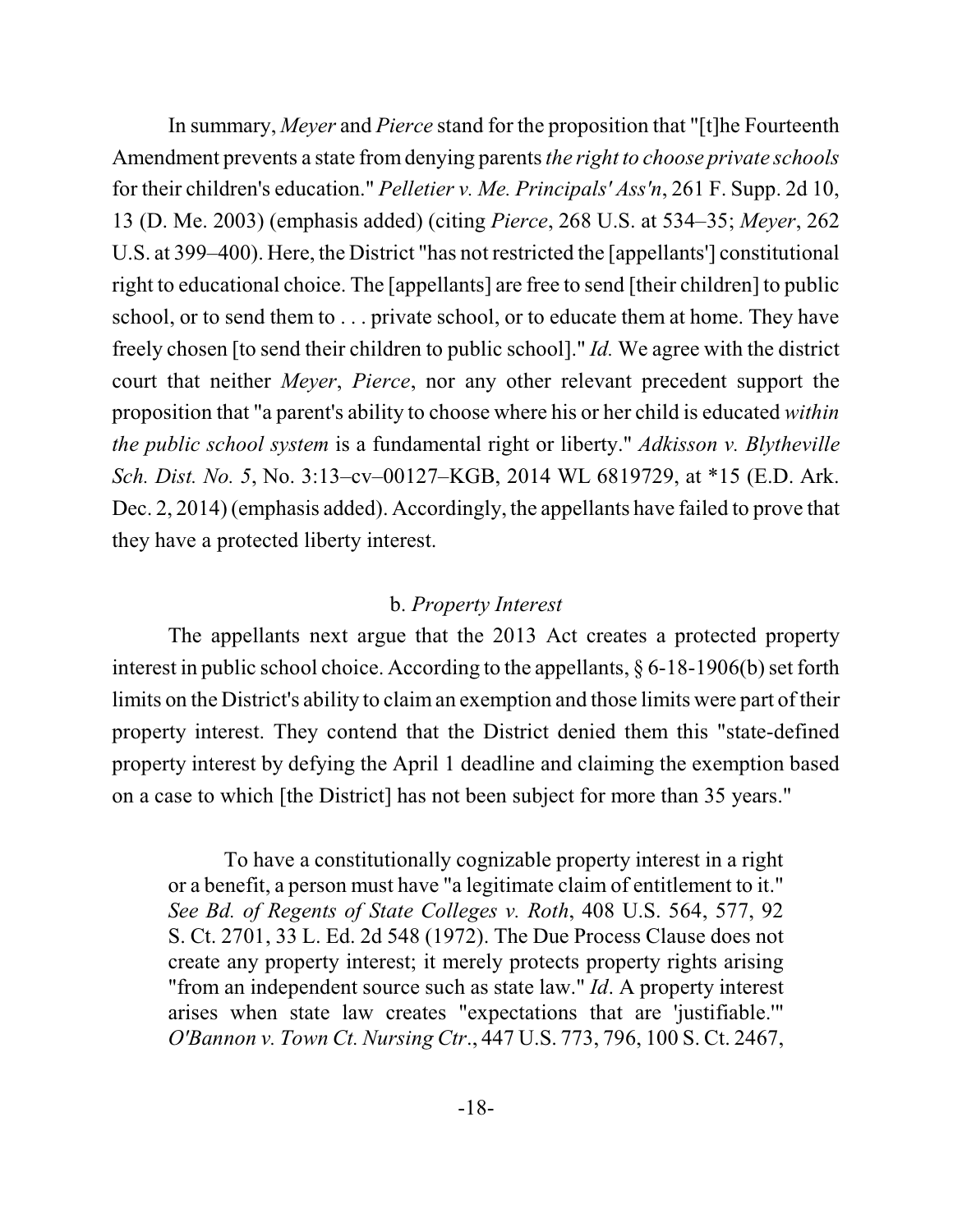65 L. Ed. 2d 506 (1980) (quoting *Vitek v. Jones*, 445 U.S. 480, 489, 100 S. Ct. 1254, 63 L. Ed. 2d 552 (1980)). No property interest arises where the statutory claim to a benefit is "too ephemeral and insubstantial." *Id*. (quoting *Meachum v. Fano*, 427 U.S. 215, 228, 96 S. Ct. 2532, 49 L. Ed. 2d 451 (1976)) (internal quotation marks omitted).

*Austell v. Sprenger*, 690 F.3d 929, 935 (8th Cir. 2012); *see also Batra v. Bd. of Regents of Univ. of Neb.*, 79 F.3d 717, 720 (8th Cir. 1996) ("For a property interest to arise, a government employee must have a 'legitimate claim of entitlement' to continued employment, as opposed to a mere subjective expectancy." (quoting *Roth*, 408 U.S. at 577)).

Although a state "may not be constitutionally obligated to establish and maintain a public school system," once it has done so, "the State is constrained to recognize a student's legitimate entitlement to a public education as a property interest which is protected by the Due Process Clause." *Goss v. Lopez*, 419 U.S. 565, 574 (1975). *Goss* involved the interference with students' legitimate entitlement to a public education resulting from the students' suspension. *Id*. at 579 ("At the very minimum, ... students facing suspension and the consequent interference with a protected property interest must be given some kind of notice and afforded some kind of hearing"). The Court characterized the students' interest as "avoid[ing] unfair or mistaken exclusion from the educational process." *Id*.; *see also id*. at 581 ("The Clause requires at least these rudimentary precautions against unfair or mistaken findings of misconduct and arbitrary exclusion from school." (footnote omitted)). "Therefore, under *Goss*, the property interest which is protected by the Due Process Clause is the right to participate in the entire educational process and not the right to participate in each individual component of that process." *Mazevski v. Horseheads Cent. Sch. Dist*., 950 F. Supp. 69, 72 (W.D.N.Y. 1997). Here, as the district court found, the appellants "have not been excluded from the educational process," as the District has not prevented them from attending public school. *Adkisson*, 2014 WL 6819729, at \*16.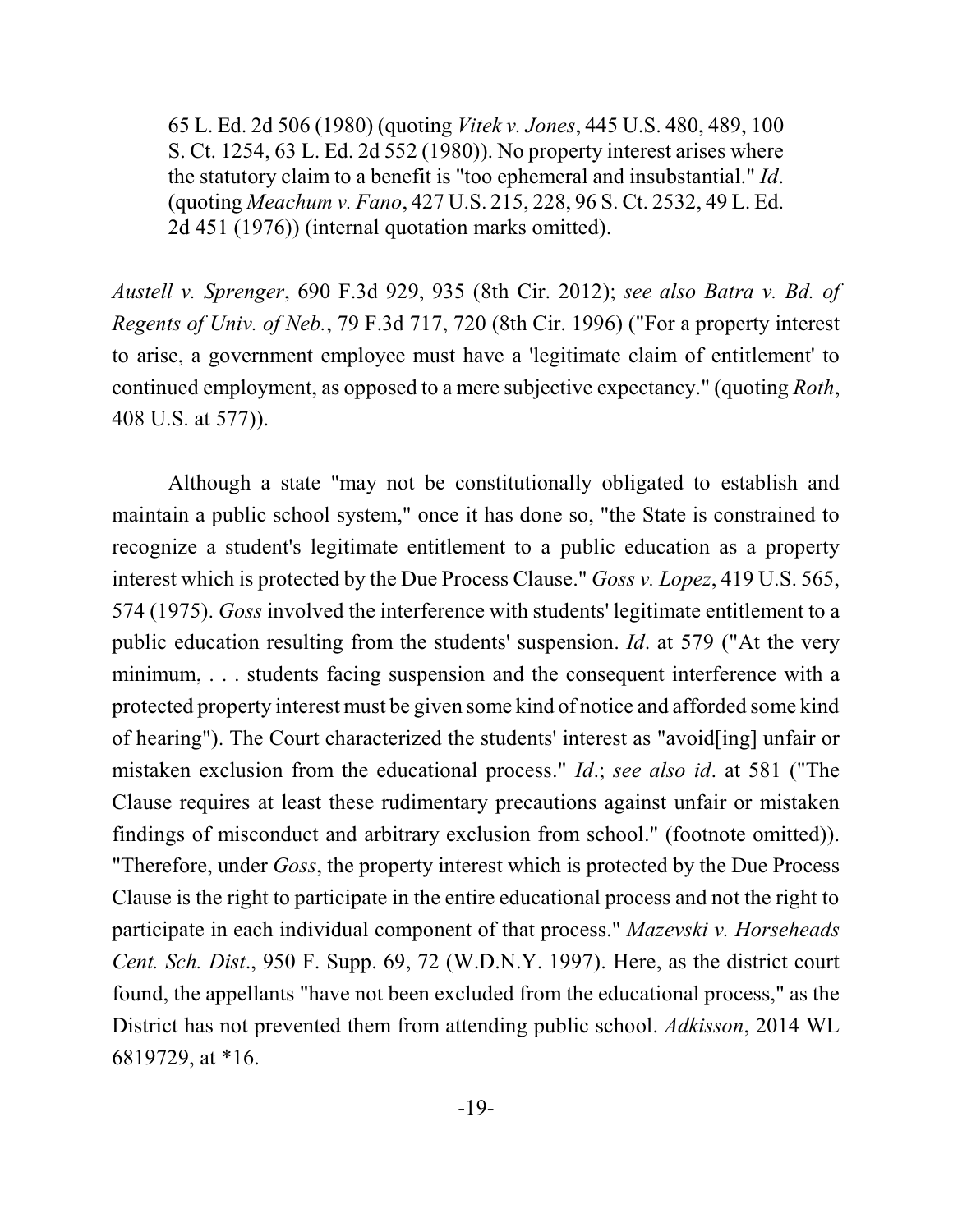Furthermore, we agree with the district court that "the 2013 Act does not create a property interest in exercising public school choice because plaintiffs do not have more than a mere subjective expectancy of school choice under the 2013 Act." *Id*. (citation omitted). "A protected property interest is a matter of state law involving 'a legitimate claim to entitlement as opposed to a mere subjective expectancy.'" *Snaza v. City of Saint Paul, Minn.*, 548 F.3d 1178, 1182–83 (8th Cir. 2008) (quoting *Bituminous Materials, Inc. v. Rice Cnty.*, 126 F.3d 1068, 1070 (8th Cir. 1997)). "Property interests are not created by the Constitution, 'they are created and their dimensions are defined by existing rules or understandings that stem from an independent source such asstate law . . . ." *Cleveland Bd. of Educ. v. Loudermill*, 470 U.S. 532, 538 (1985) (alteration in original) (quoting *Roth*, 408 U.S. at 577). But "*federal constitutional law* determines whether that interest rises to the level of a legitimate claim of entitlement protected by the Due Process Clause." *Town of Castle Rock, Colo. v. Gonzales*, 545 U.S. 748, 757 (2005)(quotations and citations omitted). An "entitlement" is defined as "[a]n *absolute right* to a . . . benefit . . . granted immediately upon meeting a legal requirement." Black's Law Dictionary 612 (9th ed. 2009) (emphasis added).

Here, the 2013 Act "enable[d] a student to attend a school in a nonresident district, subject to the limitations under § 6-18-1906." Ark. Code Ann. § 6-18-1903(a) (2013). It required each school district to "adopt by resolution specific standards for acceptance and rejection of applications." *Id*. § 6-18-1903(d)(1). In setting forth its standards, the Act permitted school districts to "include without limitation the capacity of a program, class, grade level, or school building." *Id*. § 6-18- 1903(d)(2)(A). The 2013 Act required school districts to give priority to applicants with siblings or stepsiblings residing in the same household who were "already enrolled in the nonresident district by choice." *Id*. § 6-18-1903(d)(2)(B)(i)–(ii). In setting forth standards, the 2013 Act prohibited school districts from considering an applicant's academic achievement, athletic ability, extracurricular ability, English proficiency level, and prior disciplinary record. *Id*. § 6-18-1903(d)(2)(C)(i)–(iv). Nor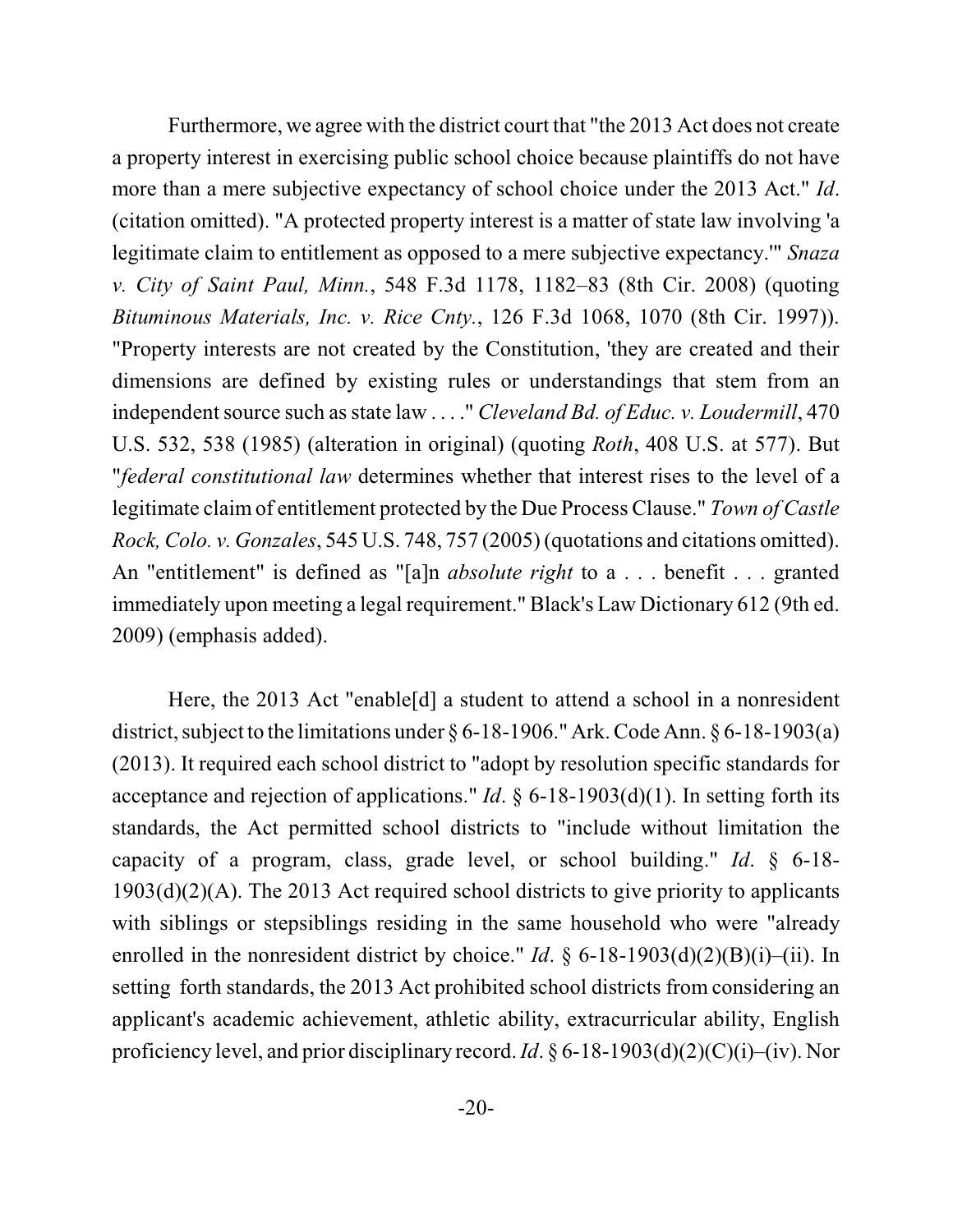did the 2013 Act permit school districts to discriminate "on the basis of gender, national origin, race, ethnicity, religion, or disability" in evaluating a transfer application. *Id*. § 6-18-1903(d)(3). The 2013 Act directed nonresident districts to notify an applicant and the resident district in writing as to whether the nonresident district had accepted or rejected the application by August 1 of the school year in which the applicant sought to enroll. *Id*. § 6-18-1905(b)(1). If the nonresident district rejected the application, it had to "state in the notification letter the reason for rejection." *Id*. § 6-18-1905(b)(2).

In summary, although the 2013 Act prohibited nonresident school districts from considering certain characteristics of an applicant, it still invested the nonresident school district with the discretion to decide whether to accept a student seeking transfer. *Cf. Horton v. City of Smithville*, 117 F. App'x 345, 347–48 (5th Cir. 2004) ("[D]iscretionarystatutes do not give rise to constitutionally-protected property interests." (footnote omitted)). Thus, as the district court recognized, *even if the District had not taken the exemption*, "nonresident districts retained discretion on whether to accept students seeking to transfer." *Adkisson*, 2014 WL 6819729, at \*16.

In fact, the appellants concede that "[t]he 2013 Act does not guarantee that an application for transfer will be accepted." Nevertheless, they argue that their "property interest does not hinge on the prospect of acceptance by the nonresident district" but instead "stems from their right of access to the educational process, including their right to seek other educational opportunities for them, whether within [the District] or elsewhere." According to the appellants, the District eliminated their ability to exercise their right by illegally claiming an exemption under the 2013 Act. But the appellants' argument misses the mark. In reviewing whether the appellants have a protected property interest, we must examine what the 2013 Act provides to the appellants. And, by its plain language, what it provides to them is the *possibility* of transfer to another district, not a guarantee or absolute right to transfer.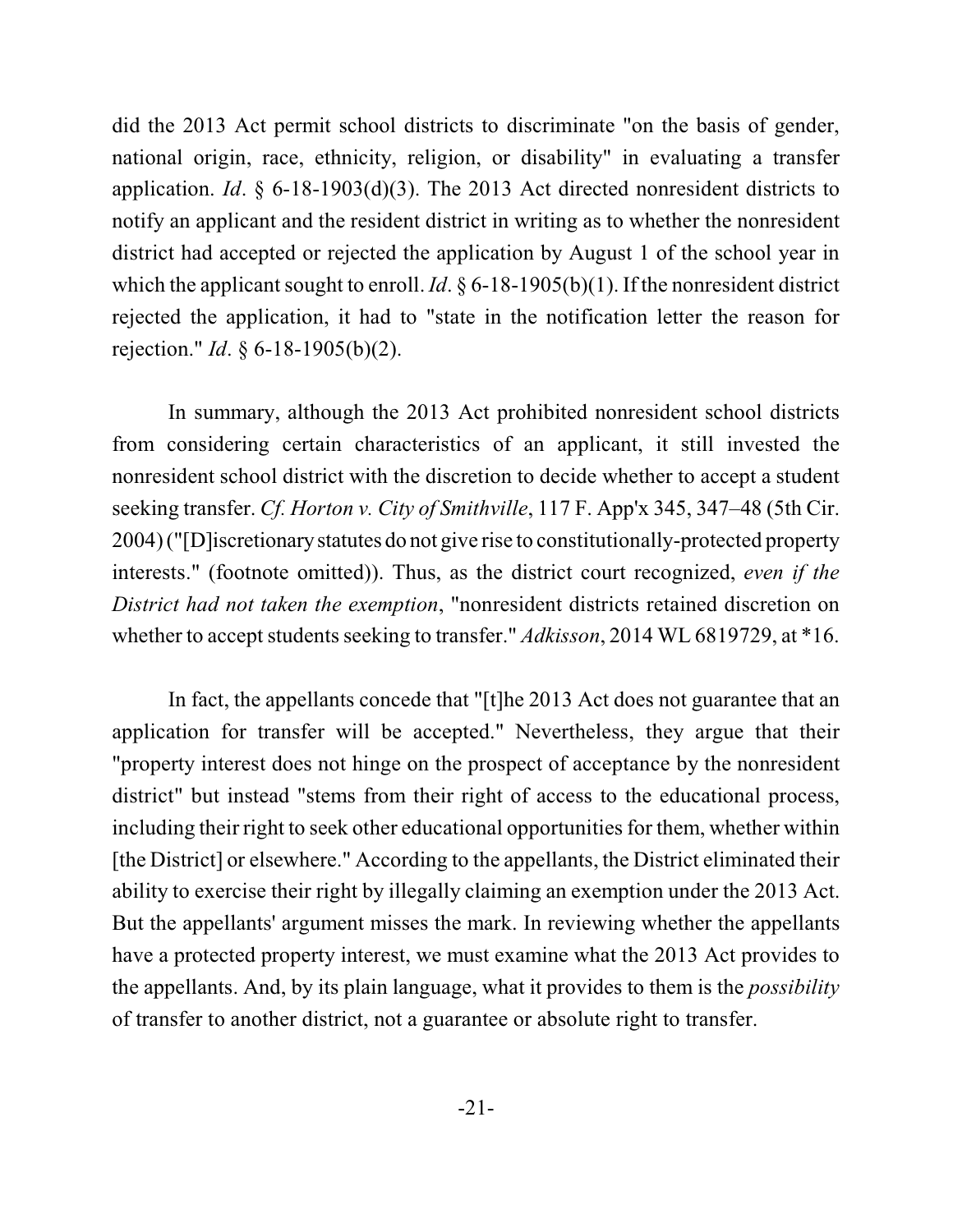Accordingly, the appellants have failed to prove that they have a protected property interest, and their procedural due process claim necessarily fails.<sup>6</sup>

## 2. *Equal Protection*

The appellants argue that the District "violated equal protection by using race as the reason for its exemption and nullifying the 2013 Act within its borders on the pretense that it is subject to *Franklin*, which is irrational and capricious." The appellants argue that strict scrutiny applies because race clearly played a part in the District's exemption decision. Alternatively, the appellants argue that even if race played no part in the District's exemption decision, the District's decision has no rational basis.

"The Equal Protection Clause of the Fourteenth Amendment commands that no state shall 'deny to any person within its jurisdiction the equal protection of the laws,' which is essentially a direction that all persons similarly situated should be treated alike." *City of Cleburne, Tex. v. Cleburne Living Ctr*., 473 U.S. 432, 439 (1985) (citation omitted). Strict scrutiny applies to state action where "a State treats persons differently based on a suspect classification, such as race." *Exec. Air Taxi Corp. v. City of Bismark, N.D.*, 518 F.3d 562, 566 (8th Cir. 2008). But if "no suspect classification is involved, . . . the State need only show that the differential treatment is rationally related to a legitimate state interest." *Id*. (citation omitted).

## a. *Strict Scrutiny*

We will review the District's facially neutral action of claiming an exemption under the 2013 Act "under strict scrutiny only if it can be proved that the [action] was motivated by a racial purpose or object, or if it is unexplainable on grounds other than

 ${}^{6}$ Having concluded that the appellants do not have a constitutionally protected liberty or property interest, we need not address the remaining elements of their procedural due process claim.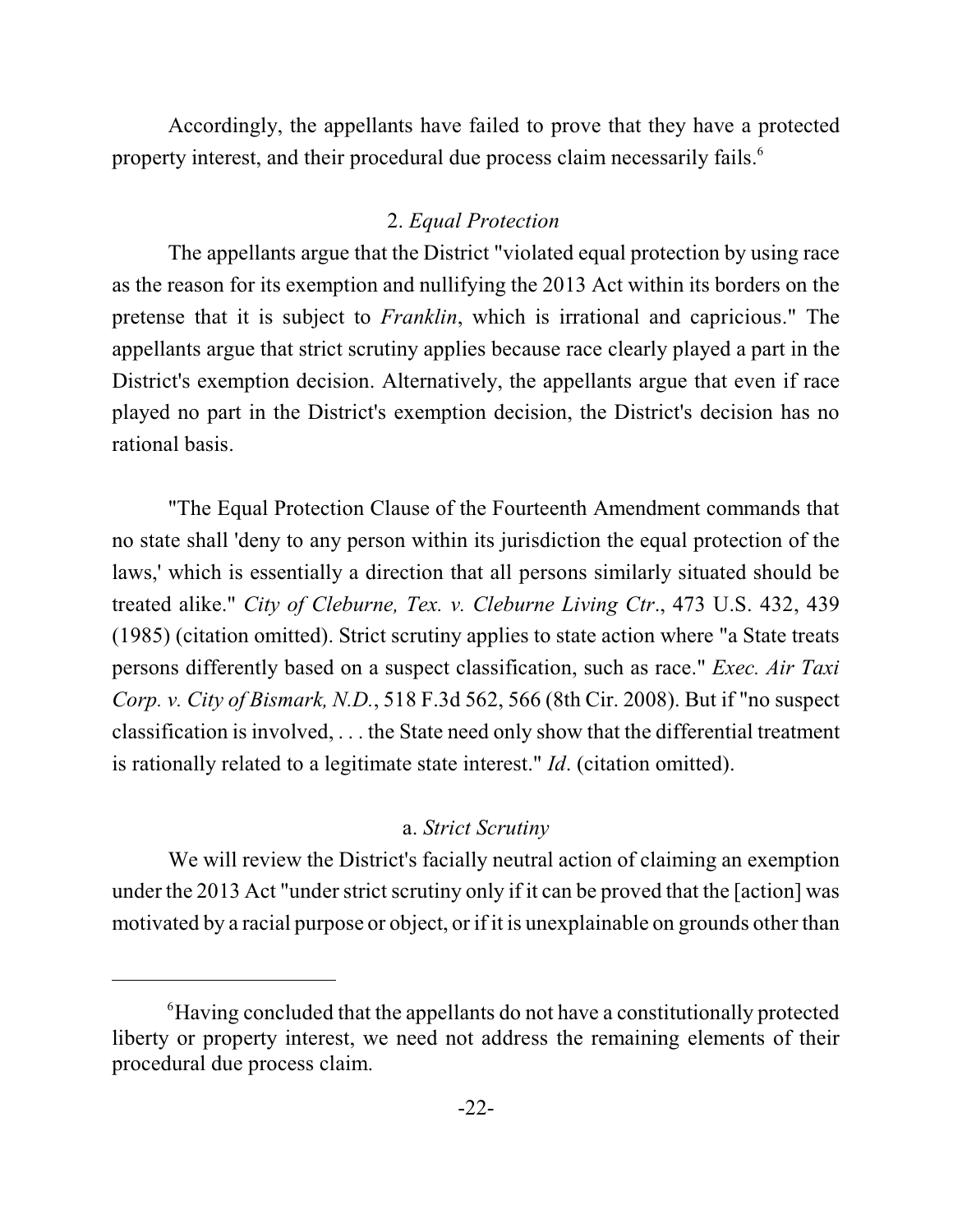race." *Friends of Lake View Sch. Dist. Incorp. No. 25 of Phillips Cnty. v. Beebe*, 578 F.3d 753, 761 (8th Cir. 2009) (quotations and citations omitted). "[O]fficial action will not be held unconstitutional solely because it results in a racially disproportionate impact. . . . Proof of racially discriminatory intent or purpose is required to show a violation of the Equal Protection Clause." *Vill. of Arlington Heights v. Metro. Housing Dev. Corp.*, 429 U.S. 252, 264–65 (1977) (citing *Washington v. Davis*, 426 U.S. 229 (1976)). But "an allegation of disproportionate impact 'is only relevant to the extent that it 'reflects a discriminatory purpose.''" *Friends of Lake View*, 578 F.3d at 761 (quoting *Ricketts v. City of Columbia*, 36 F.3d 775, 781 (8th Cir. 1994) (quoting *Davis*, 426 U.S. at 239)). "When there is a proof that a discriminatory purpose has been a motivating factor in the decision, this judicial deference is no longer justified." *Vill. of Arlington Heights*, 429 U.S. at 265–66 (footnote omitted). Only in "exceeding rare cases" will "'a clear pattern, unexplainable on grounds other than race, emerge[] from the effect of the state action even [though] the governing [action] appears neutral on its face.'" *Friends of Lake View*, 578 F.3d at 762 n.12 (second alteration in original) (quoting *Vill. of Arlington Heights*, 429 U.S. at 266).

The appellants first argue that they have provided direct evidence of racial discrimination to justify use of strict scrutiny and a consequent finding of an equalprotection violation. In support of their argument, the appellants cite the testimony of the District's superintendent at the hearing on the appellants' motion for preliminary injunction. At that hearing, the superintendent explained that he recommended that the District opt out of the 2013 Act based on his "opinion that the district was still part of a desegregation order." When asked how he formed that opinion, the superintendent responded, "By looking back over some archival data that we have in the district from past cases and from some law history," which included the *Franklin* case. The superintendent testified that he reviewed this "archival information" in 2013 *and* 2012. When asked why he reviewed the information "in 2012," the superintendent replied: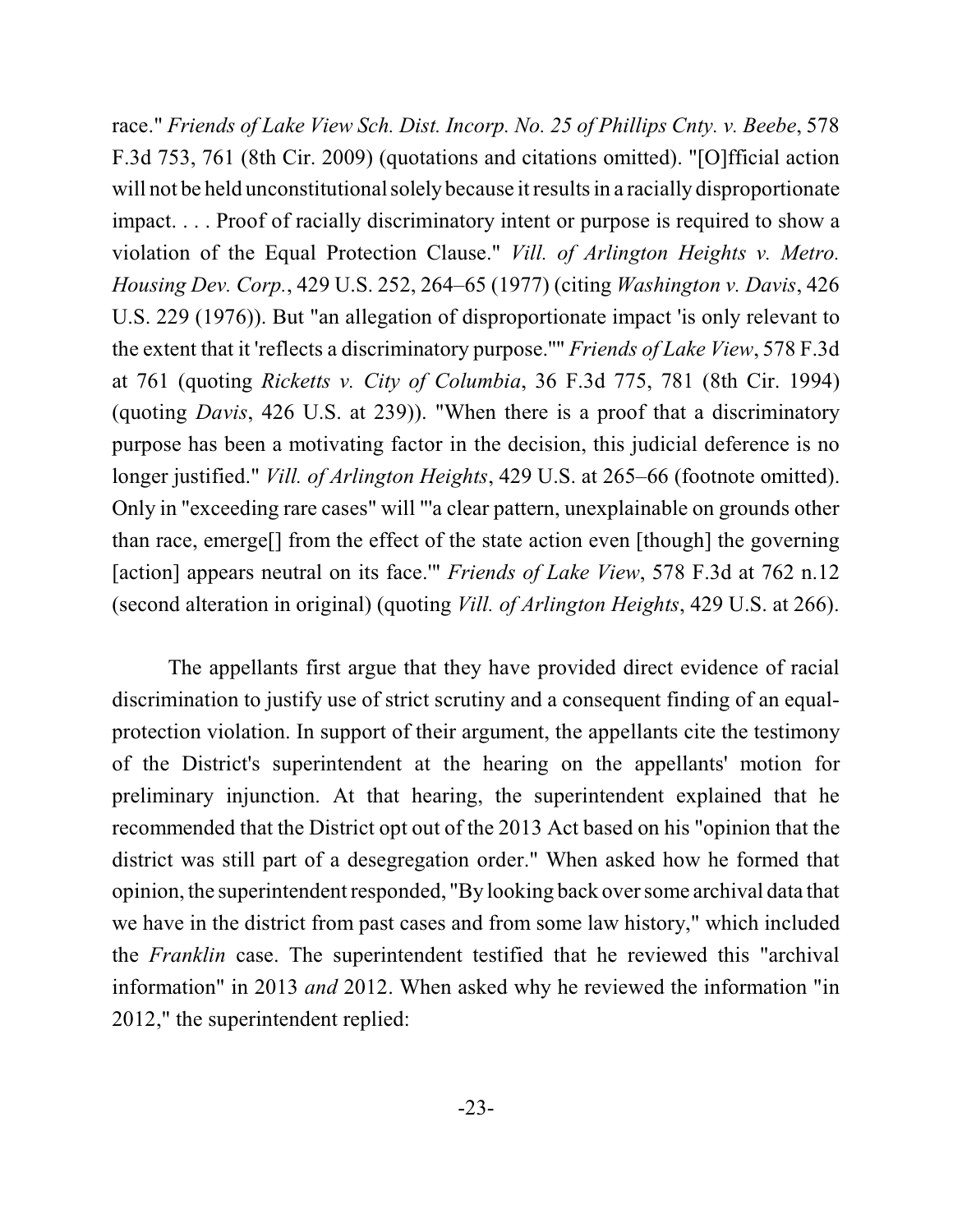*In the past*, the State of Arkansas had school choice, but due to the desegregation order, white students—we couldn't upset the racial balance. *As the old law was*, we couldn't upset the racial balance of the school district, therefore, white students were not allowed to transfer out and black students were not allowed to transfer in. Black students could transfer out, white students could transfer in, but—so I tried to keep up on the information from the past to watch the trends.

## (Emphases added.)

We conclude that the superintendent's testimony is not direct evidence of racial animus. We agree with the district court that "the superintendent wasspeaking to the manner in which the previous school choice statute was worded and how it was implemented, not the requirements of *Franklin* or the 2013 Act." *Adkisson*, 2014 WL 6819729, at \*8 (quotation and citation omitted).

The appellants next argue that they presented evidence of disparate impact and purpose based on race. This evidence relates to the Board of Education's approval in 2009 of an open-enrollment charter school—KIPP Delta Academy (KIPP). KIPP educates about 250 students, most of whom come from the District and the majority of whom are African American or other minorities. KIPP must admit all applicants who apply, unless there are more applicants than spaces, in which case KIPP must fill spaces according to a random, anonymous lottery.

Arkansas Code Annotated § 6-23-106 provides:

(a) The applicants for a public charter school, *the local school district board of directors for the district in which a proposed public charter school would be located*, and the [Board of Education] shall carefully review the potential impact of an application for a public charter school on the efforts of a public school district or public school districts *to*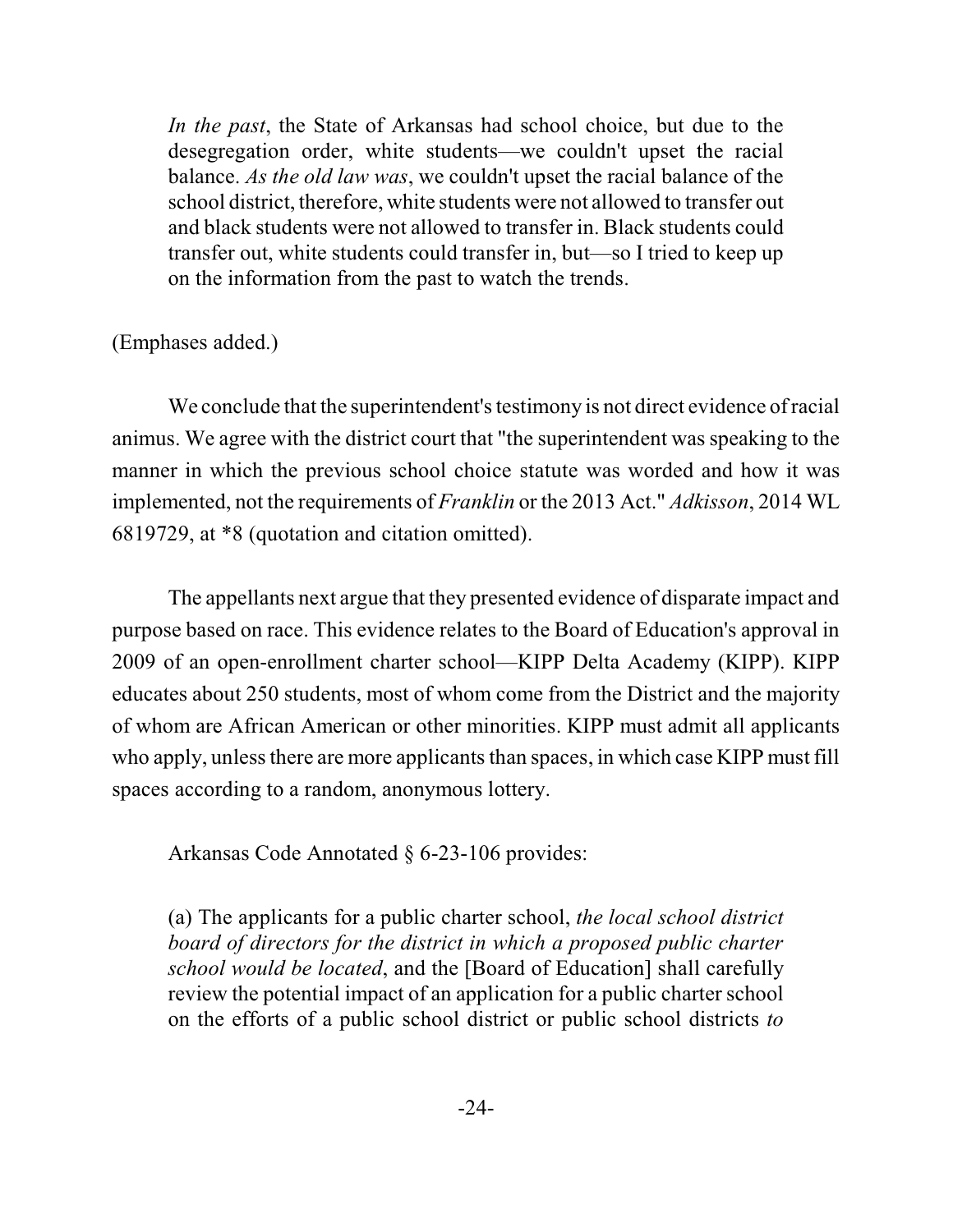*comply with court orders* and statutory obligations to create and *maintain a unitary system of desegregated public schools*.

(b) The [Board of Education] shall attempt to measure the likely impact of a proposed public charter school on the efforts of public school districts to achieve and maintain a unitary system.

(c) The [Board of Education] shall not approve any public charter school under this chapter or any other act or any combination of acts that hampers, delays, or in any manner negatively affects the desegregation efforts of a public school district or public school districts in this state.

#### (Emphases added.)

The appellants argue that despite  $\S$  6-23-106(a) and the District's admitted review of "the KIPP Delta applications to operate and expand in Blytheville," the District "did not claim interference with desegregation efforts when black students transferred out to KIPP Delta's campus in Blytheville." According to the appellants, "most of the 250 students who transferred into KIPP Delta in Blytheville came from [the District]," and "[t]he overwhelming majority of children at KIPP Delta in Blytheville are black."

We first note that the approval of KIPP occurred "under laws different than those being discussed here." *Stevenson v. Blytheville Sch. Dist. No. 5*, 955 F. Supp. 2d 955, 968 (E.D. Ark. 2013). Although the District was one of the parties with the responsibility of "review[ing] the potential impact of an application for a public charter school on the efforts of a public school district or public school districts to comply with court orders," Ark. Code Ann. § 6-23-106(a), it was the *Board of Education* that ultimately approved KIPP, *id*. § 6-23-106(c). At the preliminaryinjunction stage, the District's superintendent "testified that the Blytheville District's involvement in the charter school review process is different than the Blytheville District's involvement in implementing the 2013 Act." *Stevenson*, 955 F. Supp. 2d at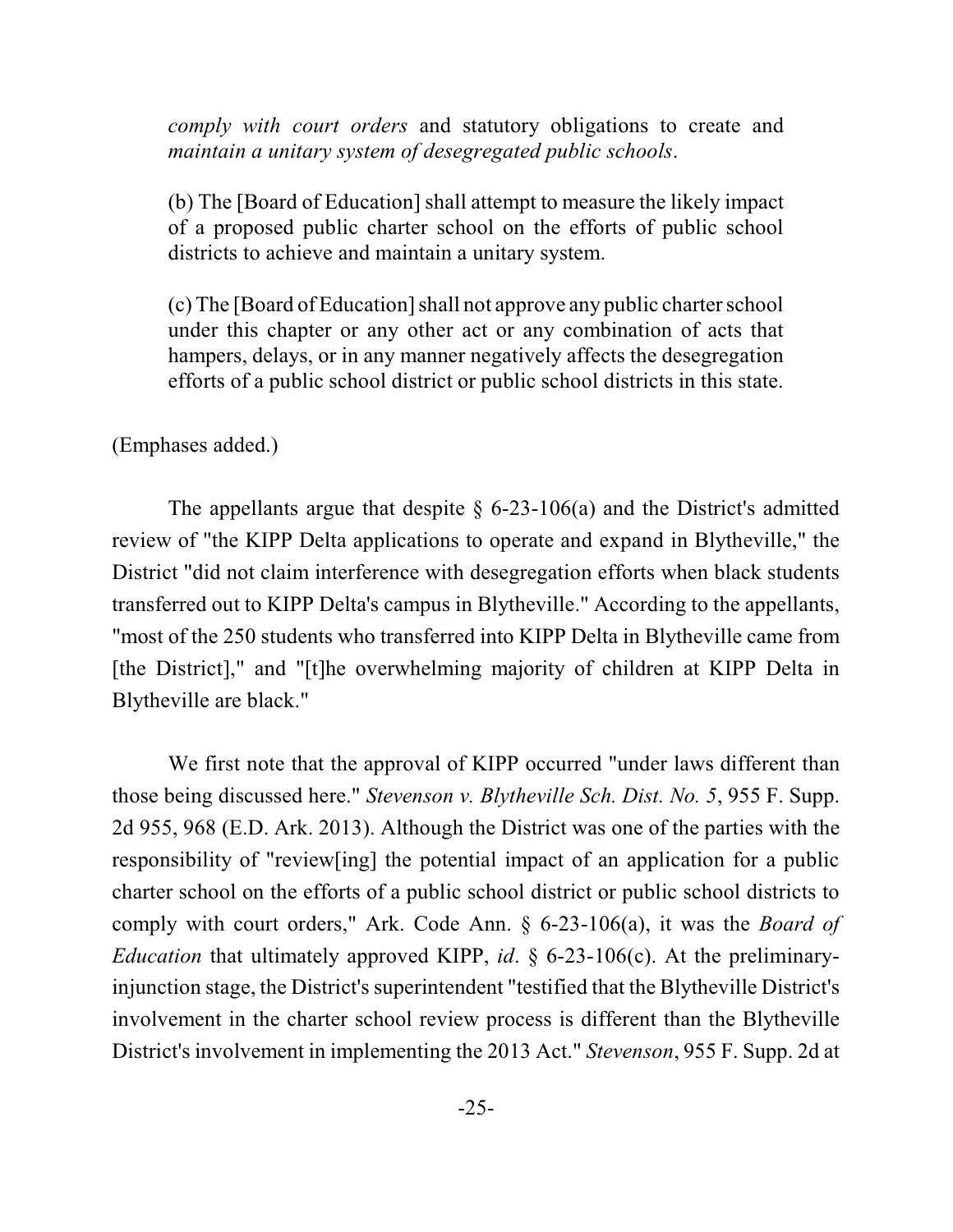968–69. Neither at the preliminary-injunction stage or now have the appellants presented any evidence to contradict the superintendent's statement. *Id*. ("Plaintiffs presented no testimony or evidence to the contrary.").<sup>7</sup>

Furthermore, the *undisputed fact* is that the District did not attempt to block *any* transfers of *any* children, *regardless of race*, to KIPP on the basis of any alleged desegregation order or remedy, such as *Franklin*. Thus, as the district court observed, "[a]ll [District] students, *regardless of race*, had an *equal opportunity* to transfer to KIPP, just as no [District] students could transfer under the 2013 Act." *Adkisson*, 2014 WL 6819729, at \*6 (emphases added). As the district court observed, the appellants have presented no record evidence that the District "permitted African American but not Caucasian students to transfer out of the district." *Id*. (citation omitted). Thus, this is not a case in which the District was "distribut[ing] burdens or benefits on the basis of individual racial classifications." *Parents Involved in Cmty. Schs. v. Seattle Sch. Dist. No. 1*, 551 U.S. 701, 720 (2007). We agree with the district court that the District's adoption of "the resolution exempting itself fromthe 2013 Act

*Stevenson*, 955 F. Supp. 2d at 969 (alteration in original).

<sup>&</sup>lt;sup>7</sup>As the district court noted in its order denying the motion for preliminary injunction:

Plaintiffs did submit a March 1, 2013, Memo to the State Board of Education from the Arkansas Department of Education staff which stated: "The Arkansas Department of Education is unaware of any pending desegregation orders or decrees affecting either [the Blytheville District or Helena–West Helena District]" (Hearing Ex. 1; Dkt. No. 19–1, at 2). Mr. Atwill testified that, based on conversations he had with a representative of the Equity Department at the Arkansas Department of Education, he disagreed with this characterization. He also questioned what information the Arkansas Department of Education reviewed before making the statement.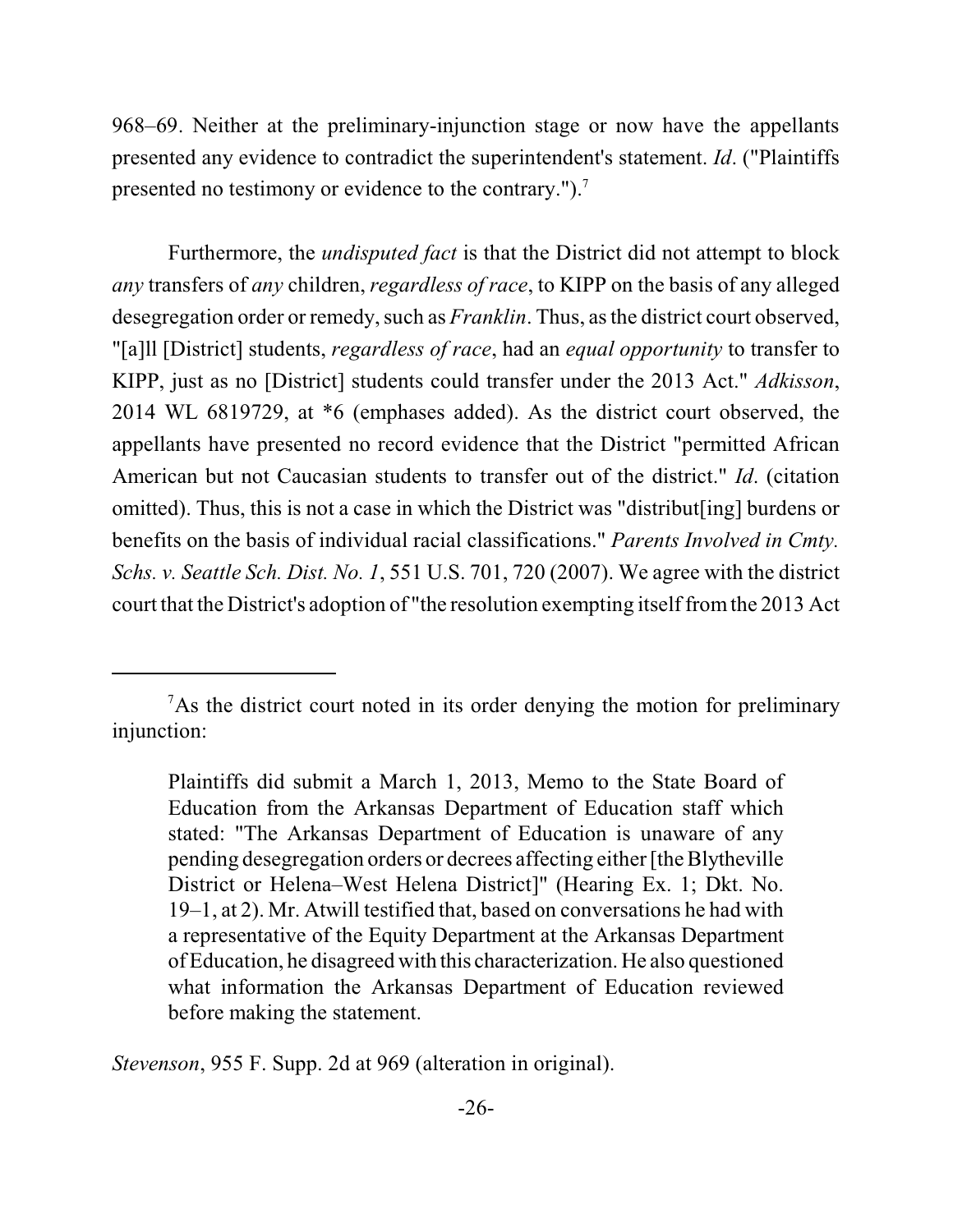impacted Caucasian and African American students alike." *Adkisson*, 2014 WL 6819729, at \*7.

As a result, we, like the district court, conclude that the appellants have failed to prove a disparate purpose in claiming the exemption and that strict scrutiny does not apply. Therefore, we necessarily address the appellants' alternative rational-basis argument.

#### b. *Rational Basis*

Under rational basis, the appellants "must prove [that they] w[ere] *treated differently* by the [District] than similarly situated persons and the *different treatment* was not rationally related to a legitimate government objective." *Koscielski v. City of Minneapolis*,  $435$  F.3d 898, 901 (8th Cir. 2006) (emphases added) (citations omitted); *see also Flowers v. City of Minneapolis*, 558 F.3d 794, 798 (8th Cir. 2009) ("To establish a violation of the Equal Protection Clause . . . , [the plaintiff] must show that he was treated differently than other persons who were 'in all relevant respects similarly situated." (citation omitted)). "To demonstrate this, [the appellants] must prove similarity to other individuals . . . receiving *favorable treatment*." *Koscielski*, 435 F.3d at 901 (emphasis added) (citations omitted).

The appellants argue that the District treated them differently because it allowed intra-district transfers to KIPP but denied the appellants inter-district transfers under the 2013 Act. But, as explained *supra*, "[a]ll [District] students, *regardless of race*, had an *equal opportunity* to transfer to KIPP, just as no [District] students could transfer under the 2013 Act." *Adkisson*, 2014 WL 6819729, at \*6 (emphases added). We emphasize the lack of *any* evidence that the District "permitted African American but not Caucasian students to transfer out of the district." *Id*. The District's claim of the exemption equally impacted all students, regardless of race, as no student could transfer out of the District because of the District's taking of the exemption under the 2013 Act.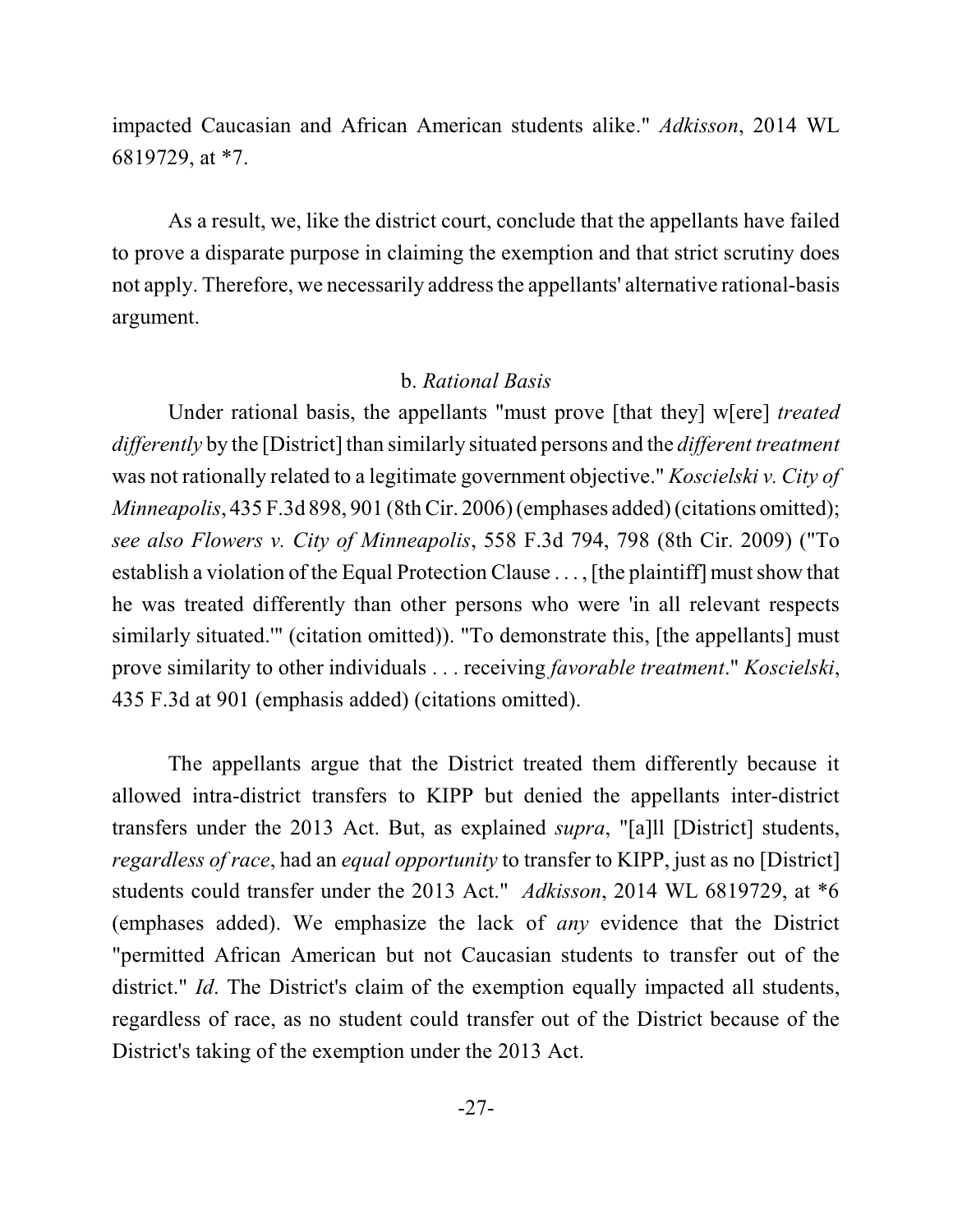Alternatively, even assuming that differential treatment exists upon which to base an equal protection claim, we conclude that the District had at least a rational basis for believing that the 2013 Act authorized it to take the exemption. First, the District could rationally believe that it submitted timely notice of the exemption in accordance with the 2013 Act. While the 2013 Act did require the District to "notify the [ADE] by April 1 if in the next school year the school district intend[ed] to" declare an exemption, Ark. Code Ann. § 6-18-1906(b)(3), the 2013 Act did not become effective until April 16, 2013. As we recognized in *Teague*, the General Assembly's intent was "that the 2013 Act would be effective on the date of its approval by the Governor." 720 F.3d at 975–76. Because of the purported ambiguity regarding whether exemptions were available to school districts for the 2013–14 school year, the ADE "request[ed] that school districts notify the ADE of any exemption by *Friday, May 17, 2013*, so that the "ADE [could] properly administer all aspects of Act 1227 in an orderly fashion." The District declared its exemption on April 29, 2013, prior to the issuance of the ADE Memo, but the ADE Memo sets forth the rational basis upon which the District could have also believed that its taking of the exemption for the 2013–14 school year was timely.

Second, while we decline to hold as a matter of law that the District "is subject to the desegregation order or mandate of a federal court or agency remedying the effects of past racial segregation," Ark. Code Ann.  $\S 6$ -18-1906(b)(1), we do hold that the District at least had *a rational basis for believing* that it "is subject to the ... mandate of a federal court or agency."<sup>8</sup> See id. Although the district court entered an order dismissing the *Franklin* case on December 6, 1978, the District "views the commands set out in the HEW letter [of May 31, 1973] as a *mandate by a federal agency* that it cannot return to the dual school system perpetuated by the 'freedom of

<sup>&</sup>lt;sup>8</sup>We decline to address whether the District had a rational basis for believing that it is currently "subject to [a] desegregation order." *See id*.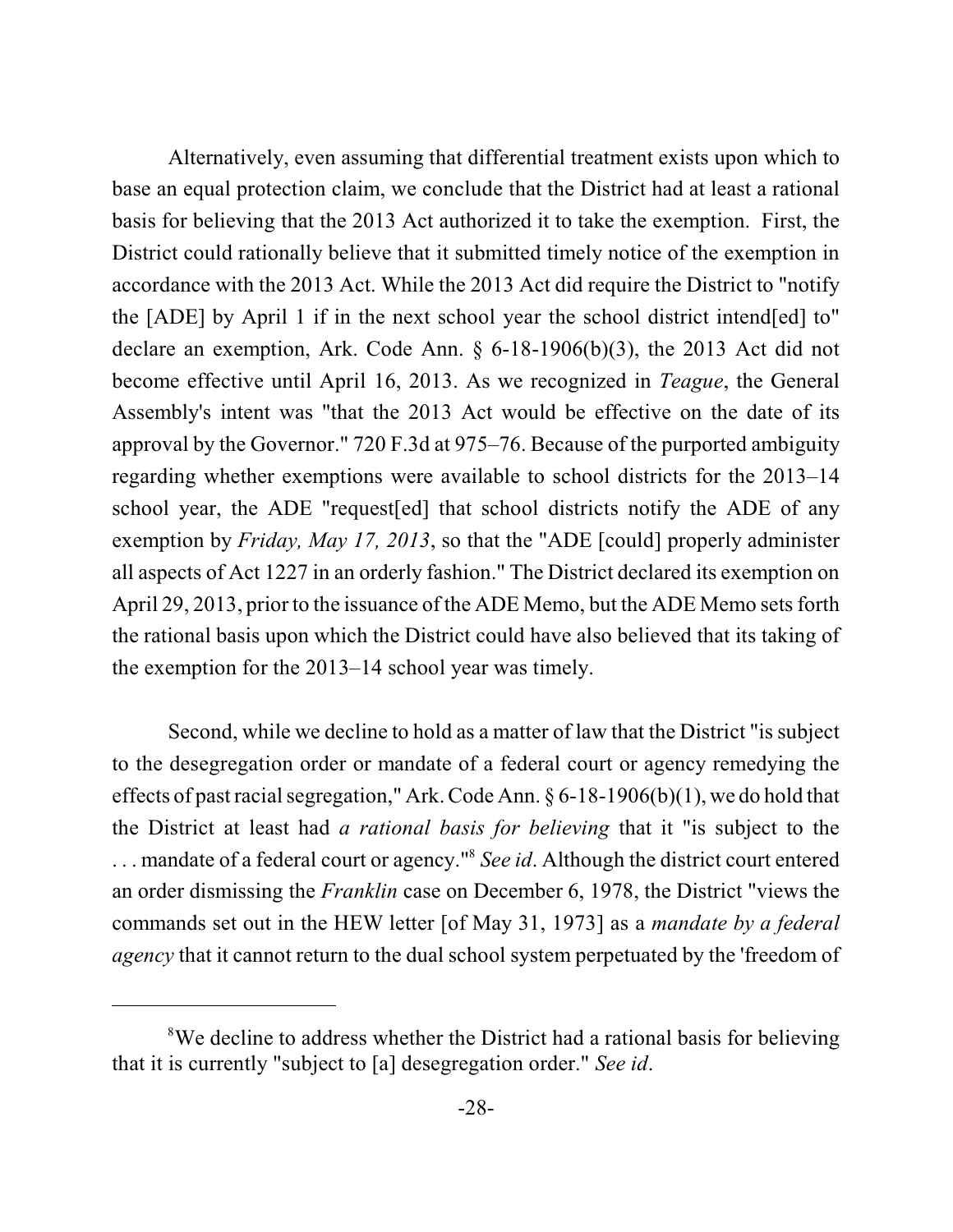choice' plan, which Judge Eis[e]le dismantled in 1971." (Emphasis added.) The District argues that not taking the exemption under the 2013 Act could potentially "dismantle the mandates of" the DOJ, HEW, and *Franklin* judgment "by returning North Mississippi County to a freedom of choice system, thereby resegregating the school systems."

We conclude that the District could reasonably read the HEW's letter as a federal-agency mandate upon the District to take no action that could result in the District returning to the dual-school system dismantled by the *Franklin* litigation.<sup>9</sup> While the HEW letter specifically stated that the District at that time was "meet[ing] the requirements of Title VI . . . for the purpose of approving applications and plans for continued participation in Federal programs," it also indicated that

[i]n an *appropriate proceeding*, either the Government or a private party may seek modifications of the desegregation plan *or take other action as it may deem necessary*. The school district must modify its plan as ordered by the court to *remain in compliance*. Your office and the school board are requested to keep the Office for Civil Rights informed of any appeals from or modification of the court order.

(Emphases added.)

For the aforementioned reasons, we hold that the District's taking of the exemption under the 2013Actsurvives rational-basisreview. *See Vasquez-Velezmoro v. United States I.N.S.*, 281 F.3d 693, 697 (8th Cir. 2002) ("The government's different treatment of persons will 'be upheld against equal protection challenge if

 $\rm{PWE}$ , as did the district court, reject the argument that the District "was required to distinguish between intradistrict and interdistrict desegregation orders when determining whether it could adopt the resolution exempting [the District] from the 2013 Act" because the 2013 Act "does not require such an analysis or differentiate between these types of desegregation orders." *Adkisson*, 2014 WL 6819729, at \*14.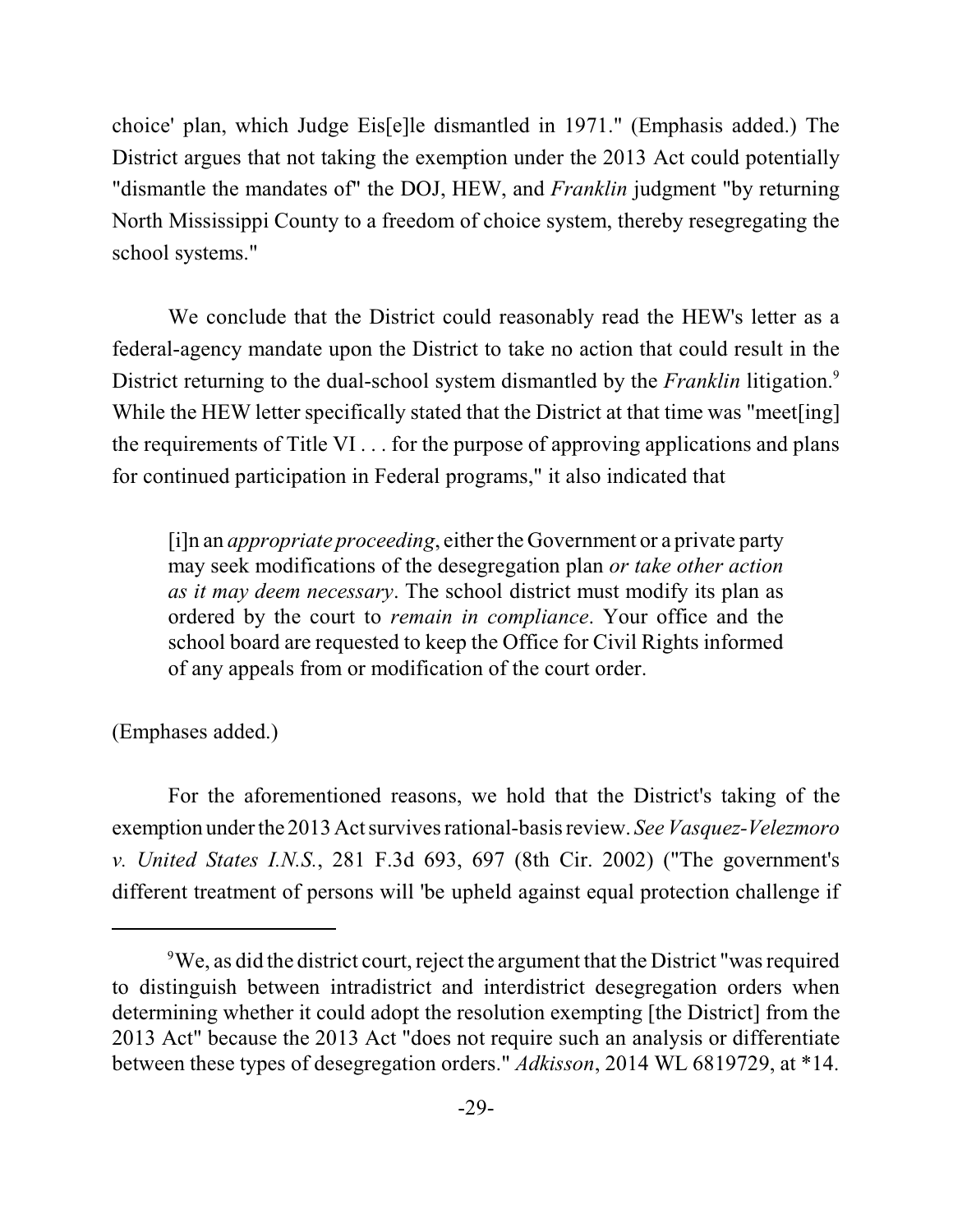there is any reasonably conceivable state of facts that could provide a rational basis for the classification.'" (quoting *FCC v. Beach Commc'n, Inc.*, 508 U.S. 307, 313 (1993)).

#### III. *Conclusion*

Accordingly, we affirm the judgment of the district court.

BEAM, Circuit Judge, concurring and dissenting.

I concur in the court's general explication concerning the former, and partly applicable, terms and conditions of the "broad school choice transfer option[s]," Teague v. Cooper, 720 F.3d 973, 975 (8th Cir. 2013), contained in Arkansas Code Annotated §§ 6-18-1901 et seq., the Public School Choice Act of 2013 (the 2013 Act). I also concur in the court's conclusion that a portion of this appeal was mooted by the Arkansas General Assembly's repeal of former § 6-18-1906(b), the transfer exemption portion of the 2013 Act, upon its enactment of Arkansas Code Annotated § 6-13-113.

I likewise agree with the court's conclusion that notwithstanding this recent legislative revocation, the appellants remain positioned, upon presentation of satisfactory proof, to recover money damages, costs and fees arising from the purposeful and unconstitutional pre-repeal misuse by the Blytheville School District (the "Blytheville District") of the school choice transfer exemption clause, the now abolished § 6-18-1906(b). The 2013 Act remains continuingly viable and fully relevant for purposes of finding and calculating appellants' damages. The constitutionally protected rights at issue include statutorily enforceable property interests in matters of public school choice as well as equal protection violations arising through the unlawful and unconstitutional use of the previously existing school district transfer exemption apparatus.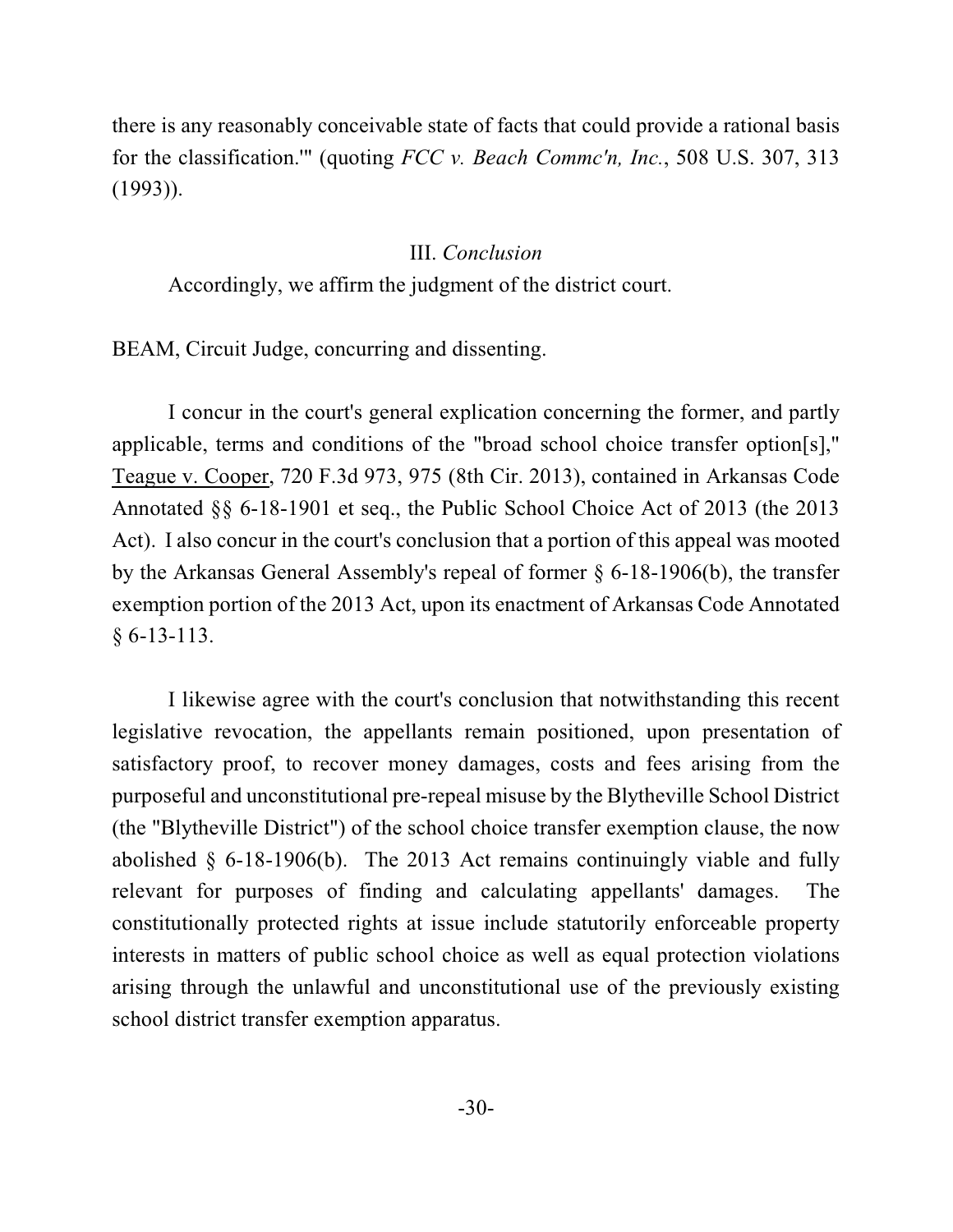I disagree, however, with the court's conclusions that the appellants have failed to prove these constitutional violations. To the contrary, the appellants successfully establish both procedural due process and equal protection claims. Accordingly, I would remand the case to the district court to determine all necessary legal and factual issues concerning liability and monetary damages.

### I.

I turn first to an analysis of the specific constitutional claims advanced by the appellants. I agree with the court that the appellants fail to prove they have a protected liberty interest. But, the appellants fully succeed on their procedural due process claim, as the 2013 Act clearly created a protected tangible property interest in public school choice and attendance in Arkansas. The court found that appellants did not have a property interest in public school choice because the property interest defined in Goss v. Lopez, 419 U.S. 565 (1975), was "the right to participate in the entire educational process and not the right to participate in each individual component of that process." Ante at 19 (quotation omitted). In support, the court says the appellants "have not been excluded from the educational process" as they were not prevented from attending public school. Id. (quotation omitted). However, the Legislature of Arkansas statutorily created a much more specific property interest, not just an interest in public school services for the parent and child somewhere in the State of Arkansas. The 2013 Act created for the nonresident district applicant a school of the parent and student's "choice" in another Arkansas district. See Goss, 419 U.S. at 572 (stating that protected interests in property are created by "an independent source such asstate statutes or rules"). Unfortunately, the court attempts to use the statute's exemption clause to improperly slice and dice the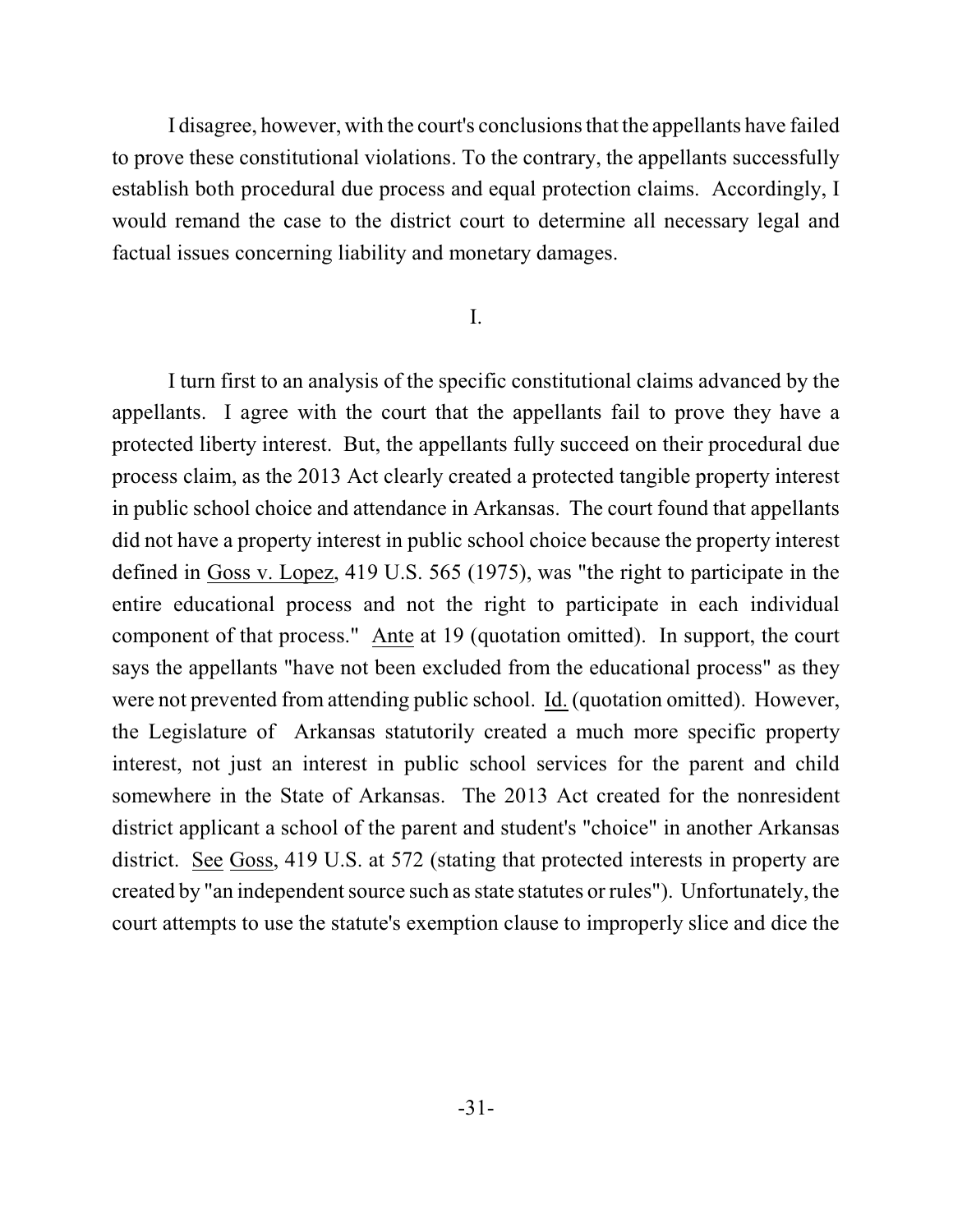relevant property interests created by Goss and the 2013 Act, using inapposite district court precedent to support its incorrect conclusion.<sup>10</sup>

The 2013 Act created justifiable expectations that students could "attend a school in a nonresident district." Ark. Code Ann. § 6-18-1903(a) (2013). Although the 2013 Act gave the nonresident school district the discretion to decide whether to accept a student seeking transfer, id.  $\S 6$ -18-1903(d)(1), the terms of the 2013 Act illustrate that the legislature envisioned that the *capacity* of the nonresident school district would be the only and exclusive determining factor as to whether the nonresident school district accepted a student's transfer application. See id. § 6-18- 1903(d)(2), (3) (prohibiting a nonresident district from considering an applicant's academic achievements, athletic or other extracurricular ability, English proficiency level, or disciplinary record in evaluating their application for transfer).<sup>11</sup> Additionally, the 2013 Act provided that a nonresident district had to state a reason

<sup>&</sup>lt;sup>10</sup>The 2013 Act's broad school choice transfer option as recognized by Teague authorizes the transfer of the "entire educational process," as it is defined by Goss. Ante at 19 (quotation omitted). And, the district court opinion cited by the court, Mazevski v. Horseheads Central School District, 950 F. Supp. 69 (W.D.N.Y. 1997), does not support a contrary holding. Mazevski deals not with a nonresident, interschool district transfer of the entire educational experience as is contemplated by the 2013 Act and appellants. Rather, the limitation imposed in Mazevski involved a single student being precluded from performing with his school's marching band–from which he was dismissed for individual misconduct. The 2013 Act's exemption clause was in no way designed to create "individual component[s]" of the Arkansas *educational* experience–it was a broad administrative procedure improperly employed in this case to wholly abort the appellants' children's entire educational process in a nonresident district of their parents' choice.

<sup>&</sup>lt;sup>11</sup> And, in fact, aside from the applicant's personal information–name, age, grade level, home address, etc.–the only other information the application for transfer under the 2013 Act requested was the name and address of the applicant's resident school district and the name and address of the nonresident school district the applicant wished to attend.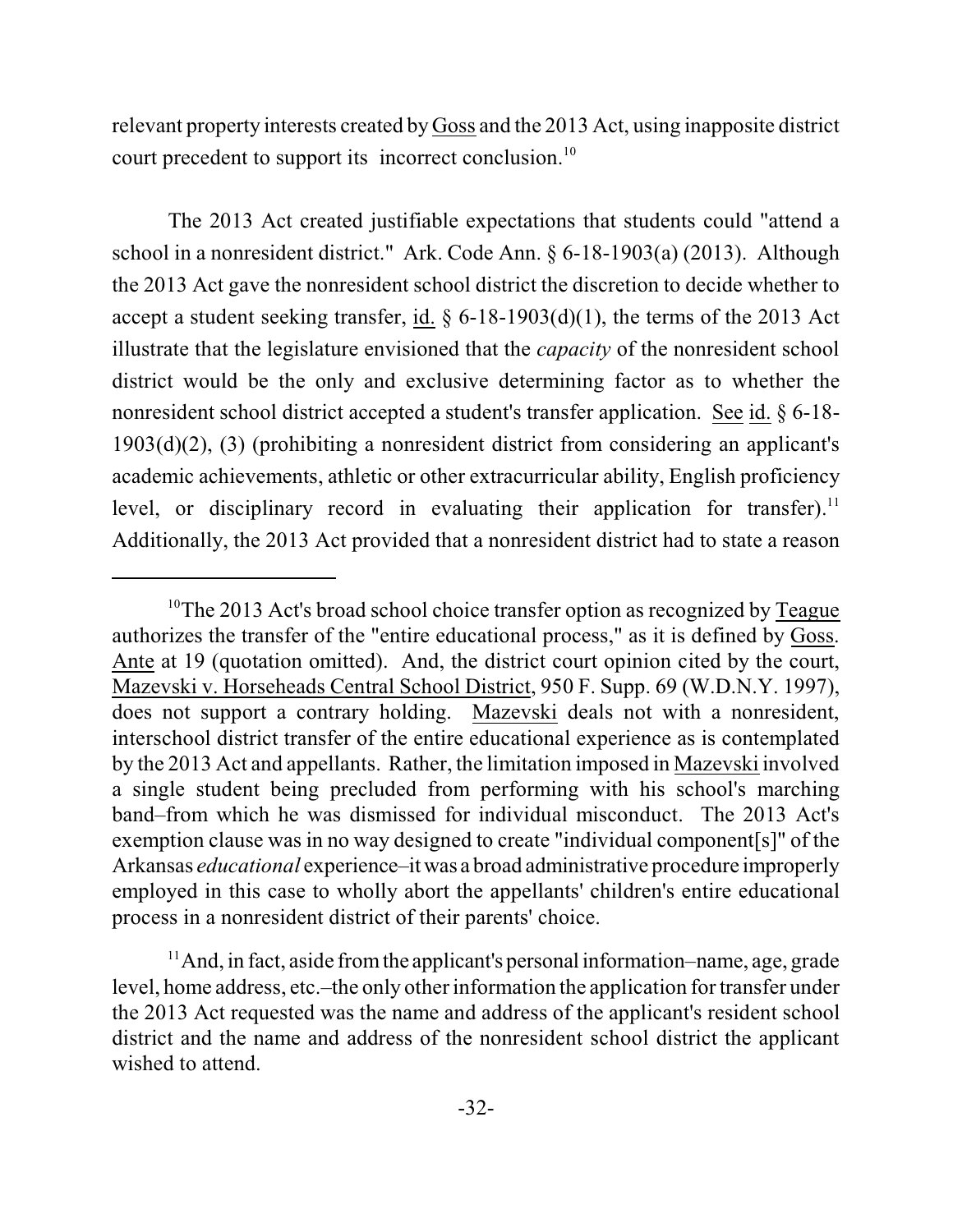for the rejection if the student's transfer application was not accepted. Id. § 6-18- 1905(b)(2). Finally, the 2013 Act provided that an applicant whose transfer application was rejected was entitled to a hearing before the state board to reconsider the transfer, as long as she submitted a request for the hearing in writing within ten days after receipt of her rejection. Id.  $\S$  6-18-1907(b)(1), (2)(A). Thus, as later explained in more detail, the public school choice transfer right established in the 2013 Act was more than "a mere subjective expectancy of school choice," ante at 20. Under the 2013 Act, the appellants had a "legitimate claim of entitlement," id. at 18 (quotation omitted), to "choose from among different schools with differing assets," Ark. Code Ann. § 6-18-1901(b)(1) (2013), and when the Blytheville District wrongly and unconstitutionally exempted itself from the 2013 Act, the Blytheville District unlawfully deprived appellants of their protected property interest and hearing rights. The appellants clearly establish that the Blytheville District did not afford them adequate and statutorily specified procedural rights designed to protect their constitutionally protected property interests, and thus theBlytheville District violated the appellants' due process rights, see ante at 15, for which violations the appellants are entitled to monetary damages.<sup>12</sup>

 $12$ In a further attempt to void this statutorily established and constitutionally protected school transfer prerogative, the district court and this court seek to disembowel and thus, overrule the thrust of the Supreme Court's holding in Goss. To do so, the district court and this court assert that the 2013 Act created only a "mere subjective expectancy of school choice." Ante at 20. In this effort, this court cites a series of inapplicable rules, irrelevant dictionary definitions and inapposite case law. The court accurately states, and then disregards, the fact that the only limiting acceptance choice the 2013 Act provides a receiving school district concerning a transferring student's property right is the student "capacity" of such receiving school. But, in this dispute, the unlawful Blytheville District exemption claim sought to and did miscarry any attempt by the appellants to test this "capacity" question in the putative receiving districts. How this de minimis and untested capacity limitation can be allowed to derail the appellants' constitutionally protected property interests, without a statutorily required hearing of any nature, is not explained or even addressed by this court.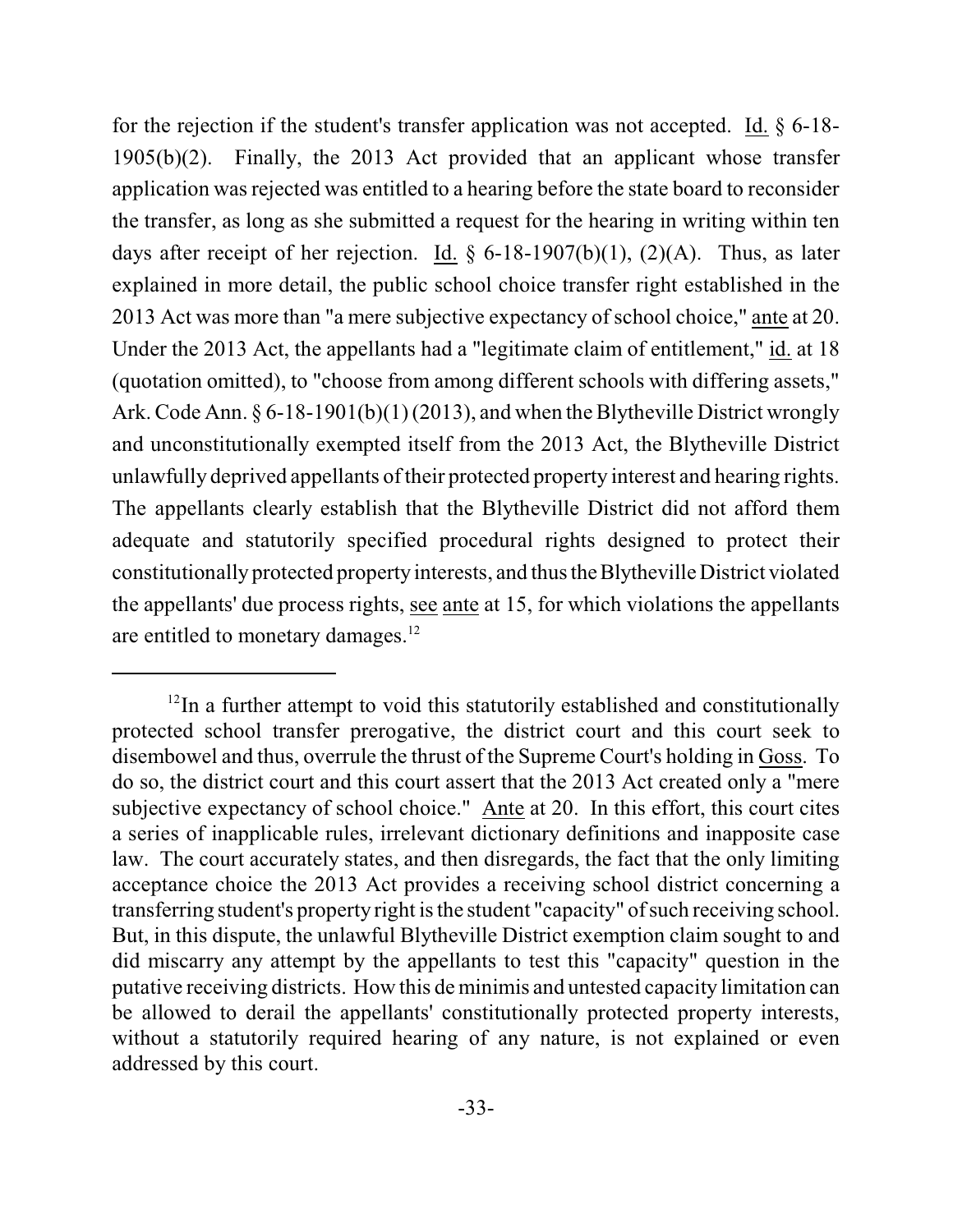I also disagree with the court's analysis of appellants' demand for damages under their equal protection claims. Despite the court's finding to the contrary, see id. at 26-27, nothing in the record in this case generated "at least a rational basis for [Blytheville District's] believing that the 2013 Act authorized it to take the

The court's sole cited precedent for this unsupportable "subjective expectancy" contention is an unpublished Fifth Circuit case, Horton v. City of Smithville, 117 F. App'x 345, 347-48 (5th Cir. 2004) (unpublished). Strangely, this case deals not with a constitutionally protected property interest, but with whether the appellant, Horton, had a property interest in the City of Smithville's lack of enforcement of the city's zoning ordinance prohibiting the staging of a live music event on a neighbor's property. The answer by the court was that he did not. Id. at 348. However, what light the Horton decision sheds upon whether the appellants in this case have an actionable constitutionally based property interest granted by the Arkansas statute is wholly shaded. And importantly, the Horton case is of dubious force as citable precedent since the Fifth Circuit attaches no precedential value to an unpublished opinion, Fifth Circuit Appellate Rule 47.5.4, and neither does this circuit. Eighth Circuit Appellate Rule 32.1A.

It is also worth mentioning that the Arkansas statute explicitly states that a "school district receiving transfers under this [school choice] act shall not discriminate on the basis of gender, national origin, race, ethnicity, religion, or disability." Ark. Code Ann.  $\S 6$ -18-1903(d)(3). Thus, it is patently inconsistent with the general racial policies established in the 2013 Act that the Board of Directors of the Blytheville District should now attempt to oppose appellants' school transfer efforts with its letter of April 22, 2015, to the Arkansas Department of Education (ADE), which letter raises issues of "desegregation obligations . . . (*i.e.*, the creation, maintaining, or increasing of racially identifiable schools)." Ante at 13. Such issues were put to rest by Judge Eisele's interdicting dismissal order of December 6, 1978. This is an especially questionable argument by the Blytheville District given the blind eye presented by its Board of Directors to the 250 student exodus in 2009 mostly from the Blytheville District to the Kipp Delta Academy School "the majority of whom [were] African Americans or other minorities." Ante at 24.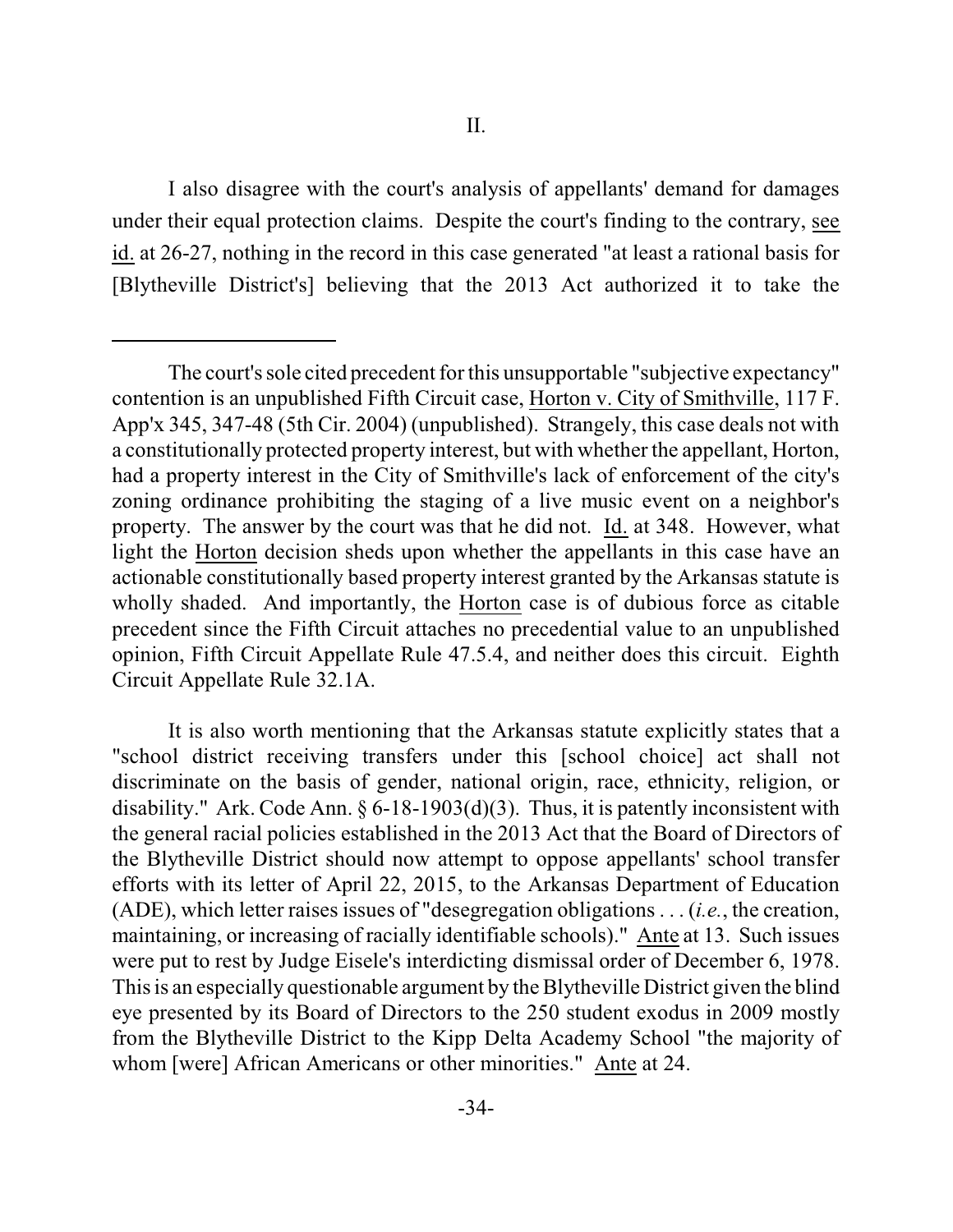exemption." Id. at 28. Indeed, the record clearly prevented the Blytheville District from nullifying appellants' attempted transfers to the nonresident district. No reasonable reading of Franklin v. Board of Education of the Blytheville, Arkansas, School District No. 5, No. J-71-C-35 (E.D. Ark.), allowed the Blytheville District to believe it was still subject to a desegregation order of any nature.

Judge Eisele on August 19, 1971, entered an order that approved Blytheville District's desegregation plan for its high school, junior high schools, and elementary schools. In that same order, the court further approved the Blytheville District's desegregation plan with respect to faculty and administrative staff assignments–with four minor reservations. On June 21, 1973, Judge Eisele, noted that the items reserved as mentioned above "are no longer a subject of controversy" and closed the case, reserving jurisdiction "for necessary and appropriate purposes." Five years later, on December 6, 1978, Judge Eisele issued an order fully dismissing the Franklin case. Thus, the plain language of these ordersleaves no doubt that the Franklin court closed the case and ultimately ceded jurisdiction over the case and the parties. Therefore, as earlier noted, the Blytheville District had no rational basis for believing it was still subject to a desegregation order, and consequently no means of lawfully exempting itself from the 2013 Act.<sup>13</sup> The Blytheville District's violation of the 2013

 $^{13}$ As the court notes, the Blytheville District also claims that a May 31, 1973, letter sent from the United States Department of Health, Education, and Welfare (HEW) is a "mandate by a federal agency that it cannot return to the dual school system." Ante at 28. The record is clear that this claimed continuing mandate is unfounded. The HEW letter stated that the Blytheville District "must modify its [desegregation] plan *as may be ordered by the court* to remain in compliance." (Emphasis added.). Less than a month later, Judge Eisele issued his June 21, 1973, order finding that the matters mentioned in the HEW letter were "no longer a subject of controversy" and he then closed the case. The timing of Judge Eisele's June 21, 1973, order in relation to the May 31, 1973, HEW letter obviously establishes that he felt no further modification of the desegregation plan was necessary for the school district to "remain in compliance." Further, once Judge Eisele ceded jurisdiction in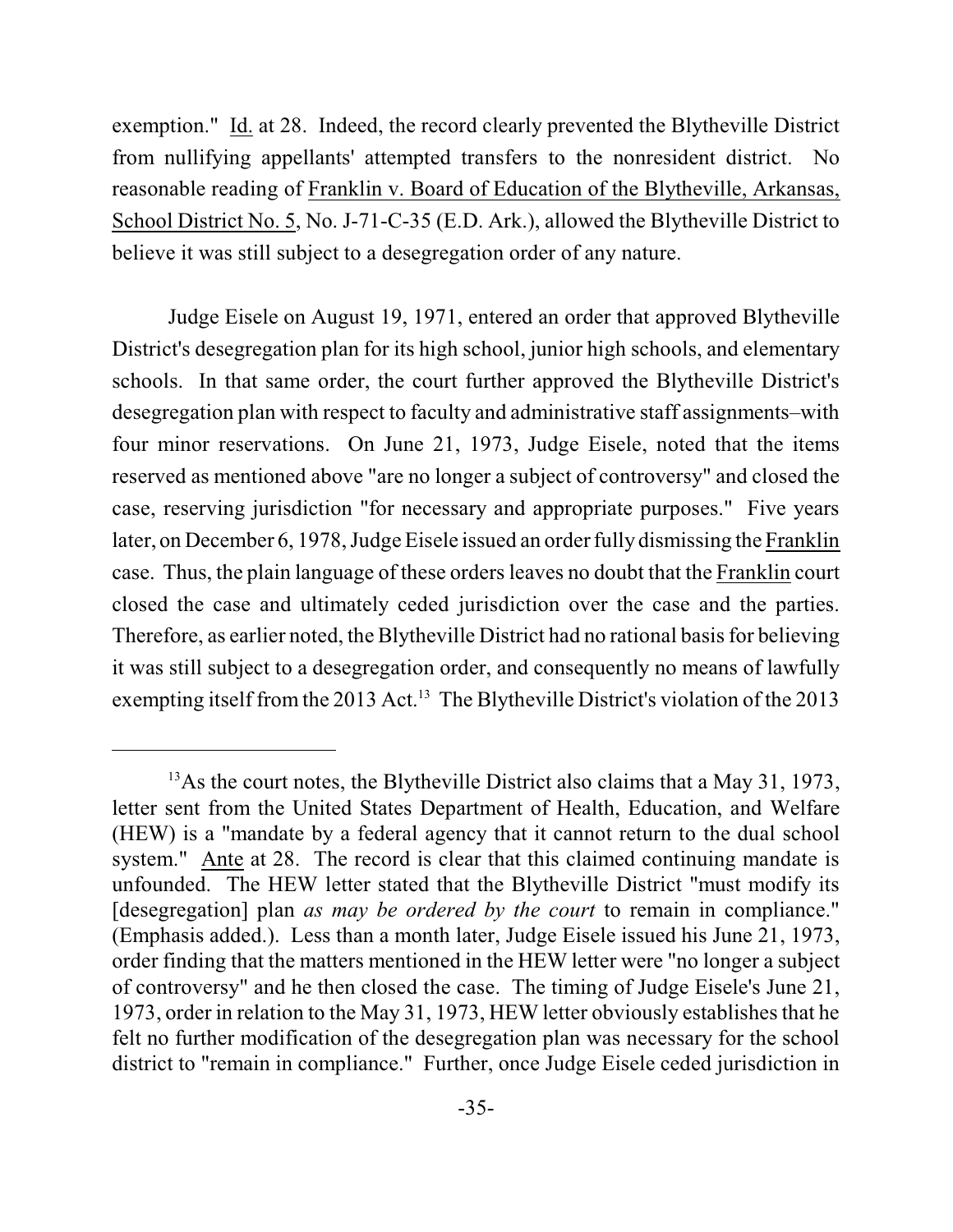Act and the subsequent disparate treatment that resulted–allowing intra-district transfers to the Kipp Delta charter school, but denying appellants' inter-district transfers under the 2013 Act–violated appellants' equal protection rights, for which appellants are entitled to monetary damages.

The district court strangely found–apparently responding to Blytheville District's wholly frivolous contention that Judge Eisele's order should have contained some "unitary school system" language–that even after the passage of at least thirtyseven years of Blytheville District's lawful operation as a unitary (non-dual) school

The district court and this court found credible the Blytheville District's argument that the February 11, 1971, HEW letter to the school district and the May 31, 1973, HEW letter to the ADE continue to stand as "active mandates" prohibiting changes that in any manner increase "racially identifiable schools." In this case, the Blytheville District's argument obviously means not permitting any "Caucasian" exodus from the district. This active mandate stands, according to the Blytheville District, and now this court, notwithstanding Judge Eisele's interdiction order of December 6, 1978, and according to the record in this case, the passage of at least thirty-seven years of the Blytheville District's operation of a desegregated "unitary non-racial" school system and accompanied by no evidence of any activities causing substantial racial imbalance changes in the district except, perhaps, the Blytheville District's authorized movement of the 250 students to Kipp Delta Academy in 2009. Ante at 24.

the case over the parties through his December 6, 1978, order, the court no longer retained any authority to order the school district to modify its desegregation plan. Thus, HEW's May 31, 1973, letter, on its own, cannot credibly be read as a "mandate of a federal . . . agency remedying the effects of past racialsegregation," because the letter instructs the school district to follow any order "by the court," which later closed the case and ceded jurisdiction over the parties. As a result, since at least 1978 there has no longer been an active desegregation plan which the government or a private party could "seek modification of," and there is also no way for the Blytheville District to fall out of compliance with a long since-closed desegregation order.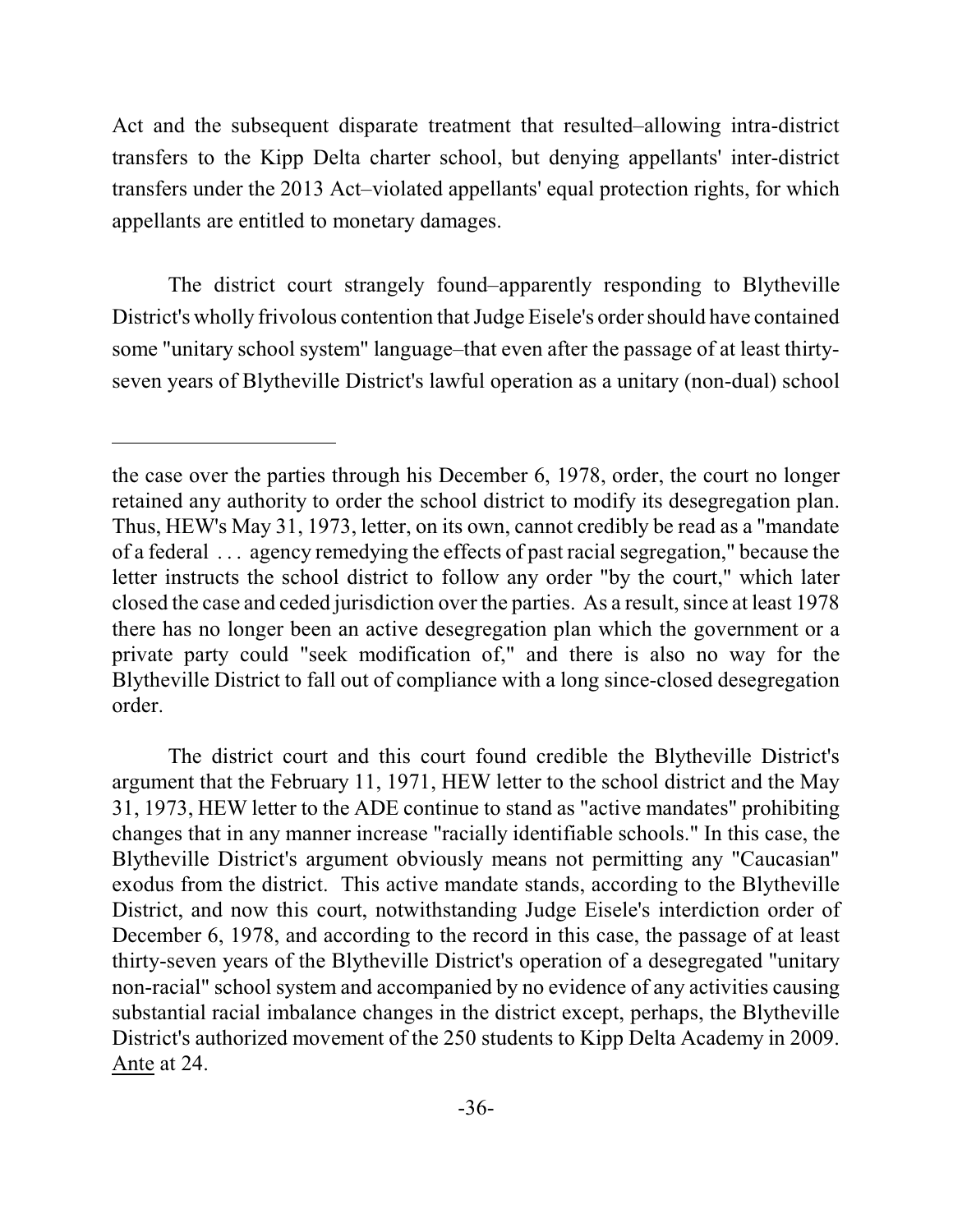system, the Blytheville District was still subject to a Franklin desegregation order. This was error. The district court's incorrect holding that Judge Eisele, in Franklin, should have made a specific finding that the Blytheville District had achieved unitary status in order to properly dismiss the August 1971 desegregation action is based on inapposite cases and faulty analysis of applicable law. Indeed, at the time the Franklin court dismissed the action in 1978, there was *no* case law requiring a finding of unitary status in order to properly close a desegregation order. The two cases the district court relies on for the requirement that a finding of unitary status is necessary are Jenkins by Jenkins v. State of Missouri, 122 F.3d 588 (8th Cir. 1997), and Lockett v. Board of Education of Muscogee County, 92 F.3d 1092 (11th Cir. 1996). Not only were these two cases decided nearly two decades after Franklin, both cases are factually distinguishable from Franklin. In Lockett, the court ordered the school district to present and implement a desegregation plan in 1971 and continued to maintain jurisdiction over the case into the 1990s, even though the district court "ignored the school district's actions after 1980." Id. at 1097-98. Similarly in Jenkins, the district court still had jurisdiction over the desegregation action, and action in the case was ongoing, into the 1990s. Jenkins by Jenkins, 122 F.3d at 590- 91. Conversely, in Franklin, the case was dismissed for all purposes and without appeal in 1978, long before the case law established, if any binding litigation ever has, any precedent that required district courts to make an express finding of unitary status. In sum, the unitary status contention frivolously asserted by the Blytheville District and wrongly accepted by the district court was simply an unsupportable excuse for improperly urging a non-existent transfer exemption–not a basis for the district court's interference with the transfers.

Contrary to the district court's findings, the Franklin court had done all that was required to close the case. When the Franklin case was dismissed in 1978, if a school district had achieved the objectives of a desegregation order, the district court's remedial authority over those objectives was ended and the injunction was dissolved. See Pasadena City Bd. of Educ. v. Spangler, 427 U.S. 424, 436-37 (1976). Judge